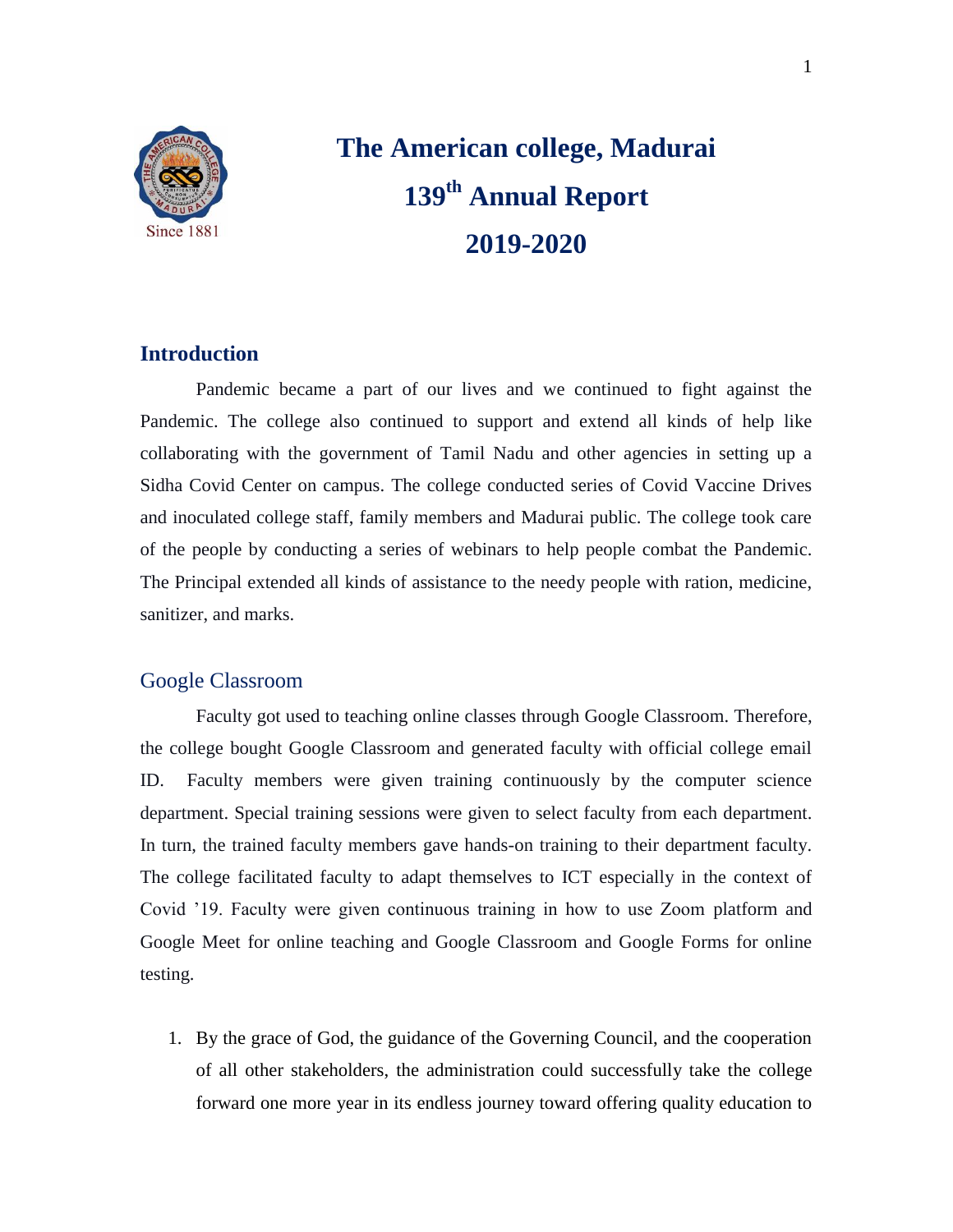the needy, the marginalized, the poor, the un-served and the underserved. We thankfully remember all the blessings that the College received during the current academic year. The American College has finished 140 years of service and very shortly it is going to start the 141st year of its yeoman service. Now, I would like to express my gratitude to all great men and women in the past who rendered tireless and dedicated service to make the American College what it is today.

2. The academic year 2019-20 has been highly satisfactory for all students, faculty members and non-teaching staff who worked hard for upholding the public image of college. It has won many laurels to its credit this year as well.

#### **Re-opening and Orientation**

The College reopened after the summer vacation on 17 June 2019 Online Orientation for all aided and SF students are held on 24 June 2019.

# **Admissions**

The college reached a new milestone in terms of student admission this year. 8695 students were admitted in various courses in the Main and Satellite campuses. It shows parents' and public's trust in the college.

#### **New Courses**

With a view to meeting the societal demands, the college introduced the following programmes this academic year after the due approval and affiliation from Madurai Kamaraj University.

Main Campus

1. M.Phil. Botany (New course)

Satellite Campus

2. B.Sc. Mathematics (Additional Section)

3. B.Sc. Physics (Additional Section)

4. B.Sc. Computer Science (Additional Section)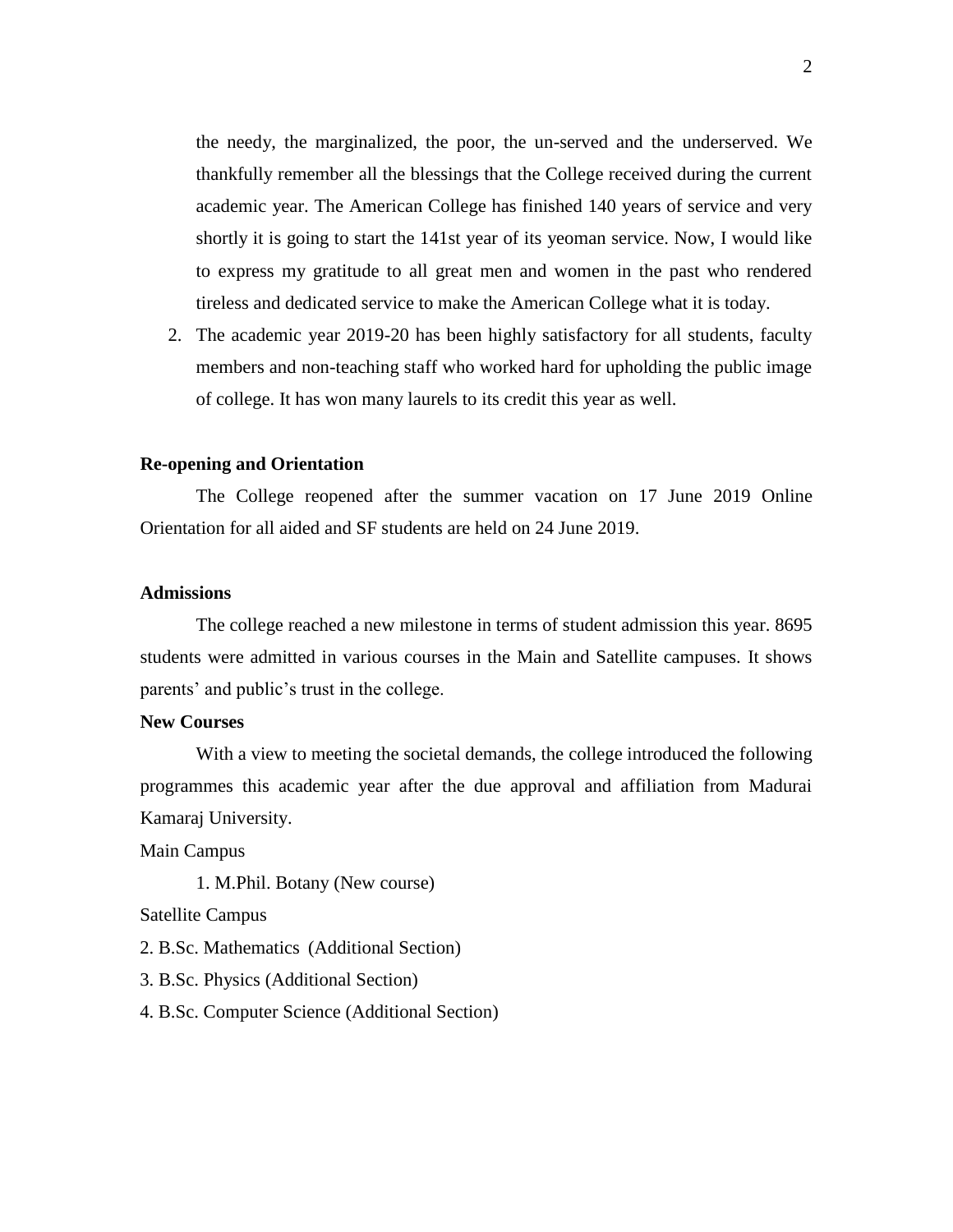# **Value Added Course**

Based on the recommendation of the Senatus, the college started to offer the value-added courses as part of NAAC requirement to all students in all semester outside the curriculum. After the completion of the end-of-semester examination certificates will be issued to all students.

# **Faculty Appointments**

The following were appointed as Assistant Professors in regular vacancies:

| 1. Dr. R. Stalin                | Tamil         |
|---------------------------------|---------------|
| 2. Dr. D. PreethyJohnita Esther | English       |
| 3. Dr. A. Balamurugan           | <b>Botany</b> |
| 4. Dr. J. Thambi Raj            | <b>Botany</b> |
| 5. Mrs. B. JenitaSathiya Priya  | Zoology       |

In addition, the administration appointed 57 Assistant Professors in the management vacancies in various departments. They are all qualified as per UGC norms.

| $\mathbf{1}$ | Dr. M. Daniel               | Tamil                      |
|--------------|-----------------------------|----------------------------|
| 2            | Mr. P. Jil Daniel Thangaraj | Tamil                      |
| 3            | Ms. L. Hemalatha            | English                    |
| 4            | Mr. M. Josiah Immanuel      | English                    |
| 5            | Ms. V. Sharon Susannah      | English                    |
| 6            | Ms. O. Alisha               | English                    |
| 7            | Ms. S. Jemima Rubavathy     | English                    |
| 8            | Ms. K. Jasmine Jeba Malar   | English                    |
| 9            | Ms. K. Aishwarya            | English                    |
| 10           | Mr. J. John Paul            | English (Satellite Campus) |
| 11           | Mr. R. Shiloh Jeya Jeevan   | English (Satellite Campus) |
| 12           | Ms. S. Nagini Priya         | French                     |
| 13           | Mr. B. Robin Rudolf         | French                     |
| 14           | Mr. G. Rajesh Kannan        | Hindi                      |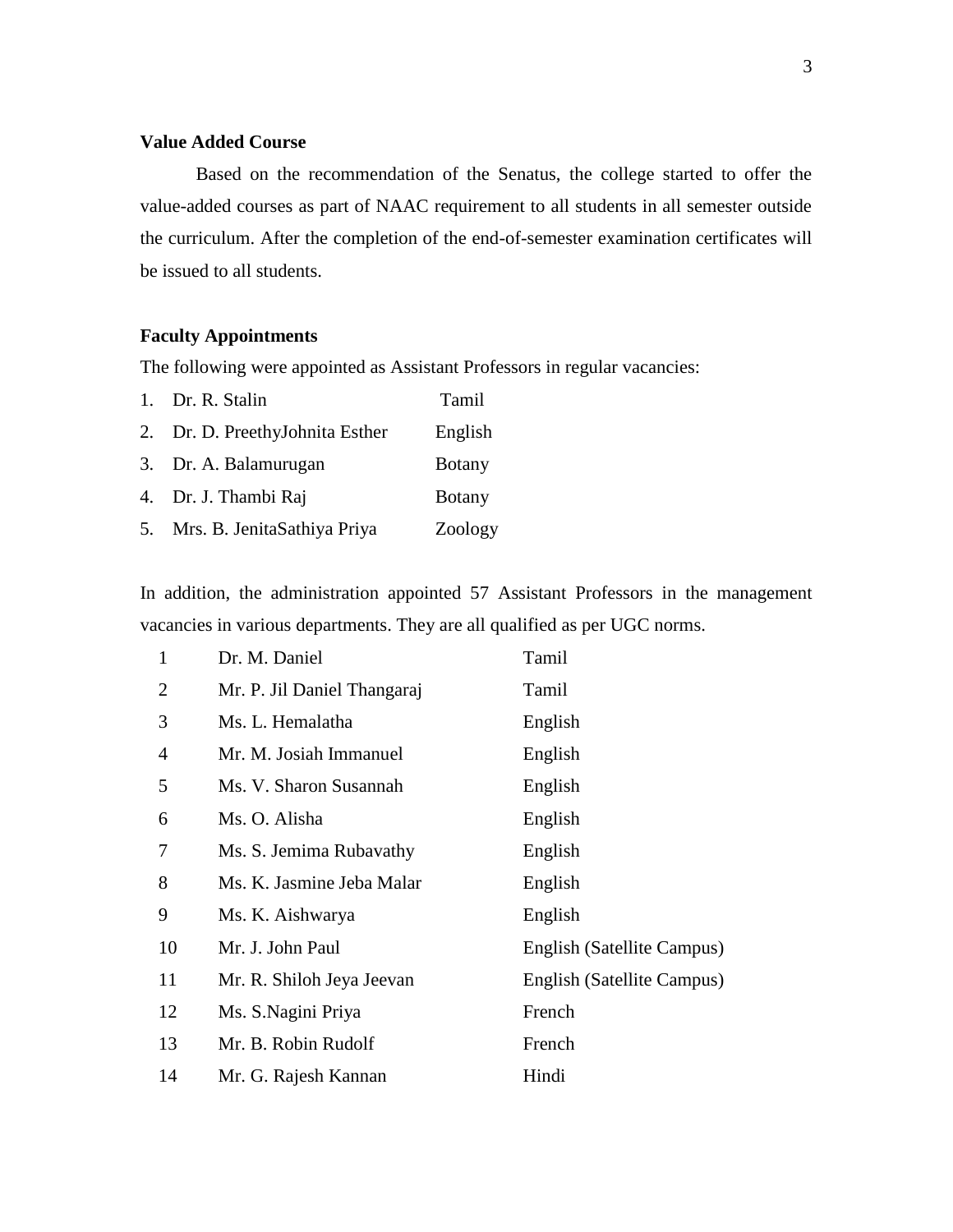| 15 | Mr. A.S.V. Vimal              | Mathematics                       |  |
|----|-------------------------------|-----------------------------------|--|
| 16 | Dr. A. Yuvarani               | Mathematics (Satellite Campus)    |  |
| 17 | Mr. S. Vigneshwaran           | Mathematics (Satellite Campus)    |  |
| 18 | Dr. P. Aristotle              | Mathematics                       |  |
| 19 | Dr. G. Arockia Prabakar       | Mathematics                       |  |
| 20 | Ms. G. K. Priya Merline       | Physics                           |  |
| 21 | Dr. R. A. J. R. Sheeba        | Physics (Satellite Campus)        |  |
| 22 | Ms. S. Sharmila Ruth Ebenezar | Physics                           |  |
| 23 | Dr. S. Johnson Raja           | Chemistry                         |  |
| 24 | Dr. N. Dhanasekaran           | <b>Botany</b>                     |  |
| 25 | Dr. M. Gnanamani              | Economics                         |  |
| 26 | Dr. B. Ussaima                | Commerce                          |  |
| 27 | Ms. C.K. Thivia               | Commerce (Satellite Campus)       |  |
| 28 | Dr. R. Arun Sunil Kawaskar    | Commerce                          |  |
| 29 | Dr. V. Julian Singh           | <b>BBA</b>                        |  |
| 30 | Mr. J. Christopher            | <b>BBA</b>                        |  |
| 31 | Ms. J. Josephine Alice Mary   | BBA (satellite campus)            |  |
| 32 | Ms. A. Manohari               | BBA (satellite campus)            |  |
| 33 | Dr. Shourini Banerjee         | <b>Visual Communication</b>       |  |
| 34 | Ms. M. Lydia PackiamMettilda  | <b>Computer Science</b>           |  |
| 35 | Ms. C. Sulochana              | <b>Computer Science</b>           |  |
| 36 | Dr. A. John Sanjeev Kumar     | <b>BCA</b>                        |  |
| 37 | Dr. S. Pandikumar             | Computer<br>Science<br>(Satellite |  |
|    |                               | Campus)                           |  |
| 38 | Dr. J. Gracia                 | Food Science                      |  |
| 39 | Dr. S. Priyadharshini         | Food Science                      |  |
| 40 | Mrs. C. Nalini                | Food Science                      |  |
| 41 | Dr. K. Nithya                 | Food Science                      |  |
| 42 | Ms. M. Neena                  | Food Science                      |  |
| 43 | Ms. D. Pearlene Helen Mary    | Psychology                        |  |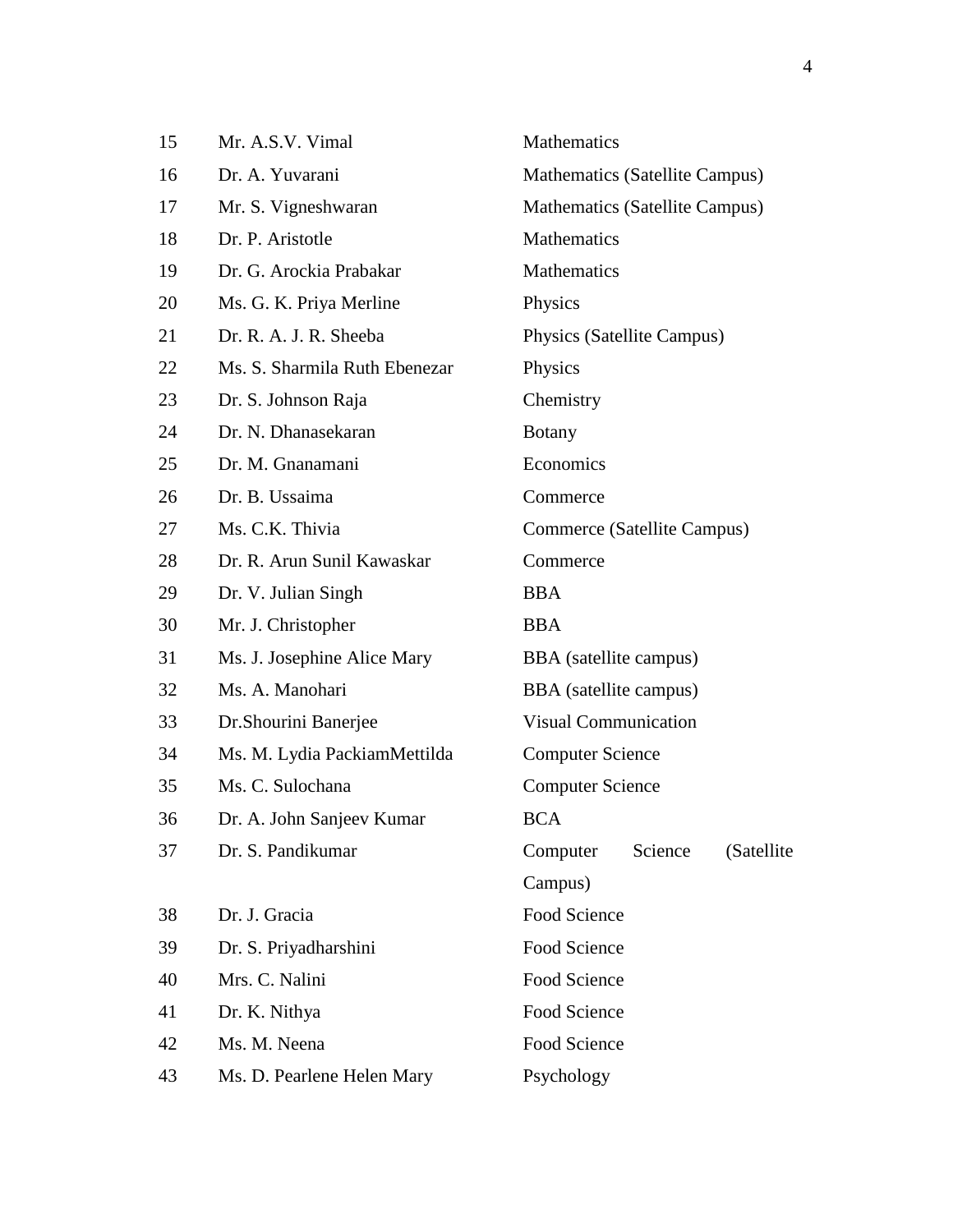| 44 | Ms. D. Simona            | Psychology                 |
|----|--------------------------|----------------------------|
| 45 | Mr. Alan Potter          | <b>MSW</b>                 |
| 46 | Dr. M. Ramanathan        | <b>Physical Education</b>  |
| 47 | Dr. A. Mathan            | <b>Physical Education</b>  |
| 48 | Dr. P. Chandrasekar      | <b>Physical Education</b>  |
| 49 | Dr. A. Surendar          | <b>Physical Education</b>  |
| 50 | Dr. J. AngelinThangakani | Chemistry                  |
| 51 | Ms. M. Jasmine Isaac     | English                    |
| 52 | Ms. R. Abinaya           | English (Satellite Campus) |
| 53 | Ms. S. JemmimaRajam      | English                    |
| 54 | Dr. J. Victor Charles    | <b>BBA</b>                 |
| 55 | Dr. M. Muthuchitra       | <b>BBA</b>                 |
| 56 | Dr. N. Kavitha           | Physics (Satellite Campus) |
| 57 | Dr. S. Nambi Devi        | Commerce                   |

# **Orientation & Refresher Programmes**

The college always encourages its faculty to update themselves by attending UGC sponsored refresher courses and orientation programmes.

Besides, the following 19 Assistant professors have attended Orientation Programmes at the University:

| 1              | Dr. M.Sheela                | Economics     |
|----------------|-----------------------------|---------------|
| $\overline{2}$ | Dr. T. Angeline             | Zoology       |
| 3              | Mrs. P. Gunasundari         | <b>Botany</b> |
| $\overline{4}$ | Dr. M.A. Shahul Hameed      | <b>RPS</b>    |
| 5              | Mr.A.David Antony Raj       | Zoology       |
| 6              | Ms. J. Nithya Kamalam       | <b>Botany</b> |
| 7              | Dr.R.Jasmine                | Economics     |
| 8              | Mr.M.Meenakshi Sundaram,    | Tamil         |
| 9              | Dr. Sivaruban Thambiratinam | Zoology       |
| 10             | Dr. A. Amutha               | Maths         |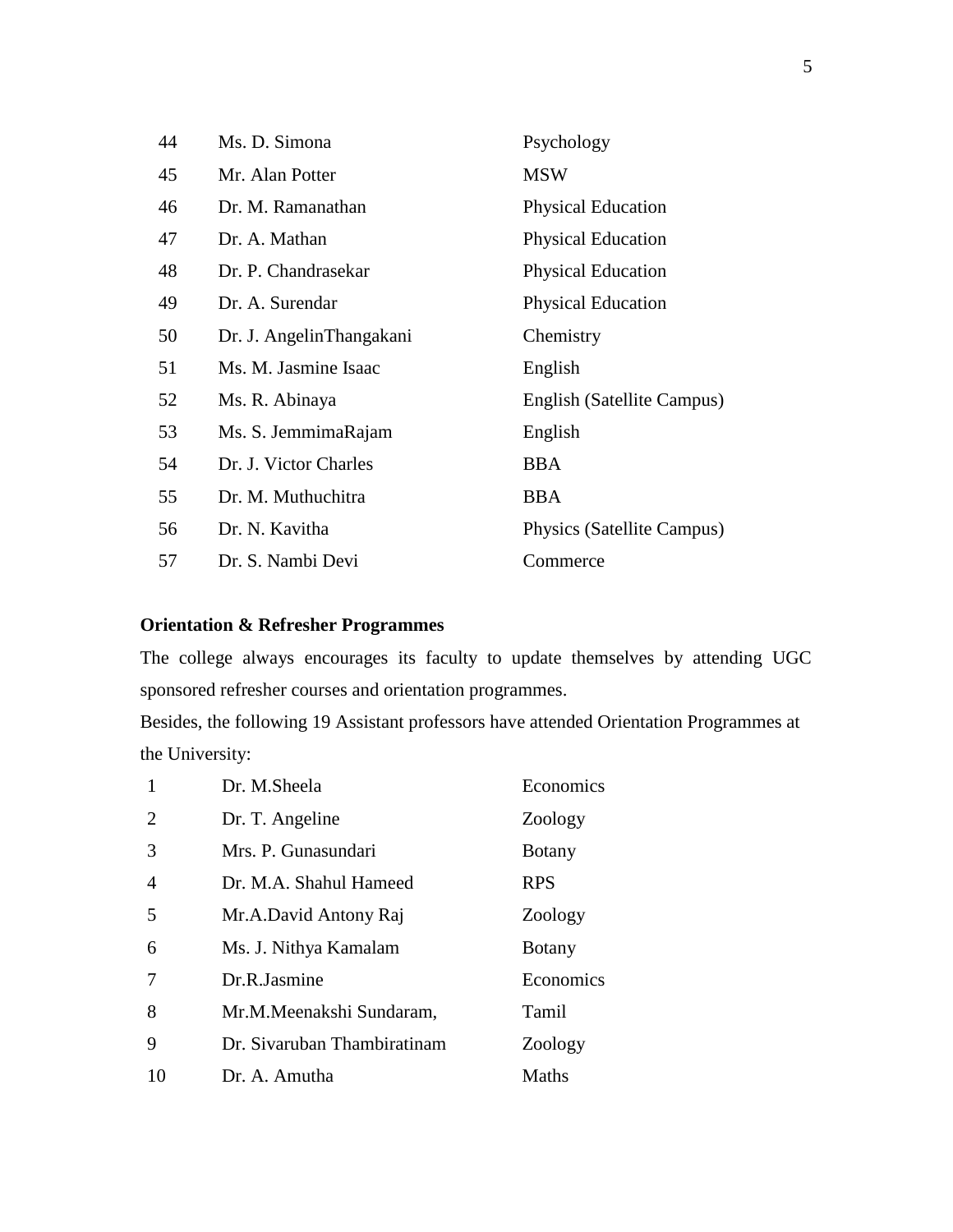| 11 | Mrs. A. Vinitha mala      | Maths     |
|----|---------------------------|-----------|
| 12 | Dr.R.Murugan              | Economics |
| 13 | Mr.K.J. Dhananjeyan       | Zoology   |
| 14 | Dr. A. Selvan             | Chemistry |
| 15 | Dr.P.Dailiah Roopha       | Zoology   |
| 16 | Dr.Y.Brightson Arul Jacob | Chemistry |
| 17 | Mrs. J. Stella Mary       | Zoology   |
| 18 | Mr. M. Yesurajan          | Economics |
| 19 | Dr. Preethi Jonita        | English   |

The following 12 Assistant Professors from different departments attended refresher courses at the University:

| 1              | Dr. M. Vathanaruba         | Chemistry |
|----------------|----------------------------|-----------|
| $\overline{2}$ | Dr. B. Kirthika rani       | Chemistry |
| 3              | Mr. A. Chellaram Malaravan | Maths     |
| 4              | Dr. A. Chinnadurai Pandian | French    |
| 5              | Dr. D. David Jebaraj       | Physics   |
| 6              | Dr. N. Rajkumar            | Physics   |
| 7              | Mr. S. T. Jacob Ponraj     | Economics |
| 8              | Mr. B. Rajesh              | Physics   |
| 9              | Dr. Safarama               | Hindi     |
| 10             | Dr. Joy Sharmila           | Zoology   |
| 11             | Dr. Balakrishanan          | Tamil     |
| 12             | Dr. Meenakshi Sundaram     | Tamil     |

Award of PhD to the Faculty Members

The following faculty members have been awarded PhD:

- Dr. S. Ruby in Physics
- Dr. C. Antony Mary Vinothini in commerce
- Ms.S. Jemmima Rajan in English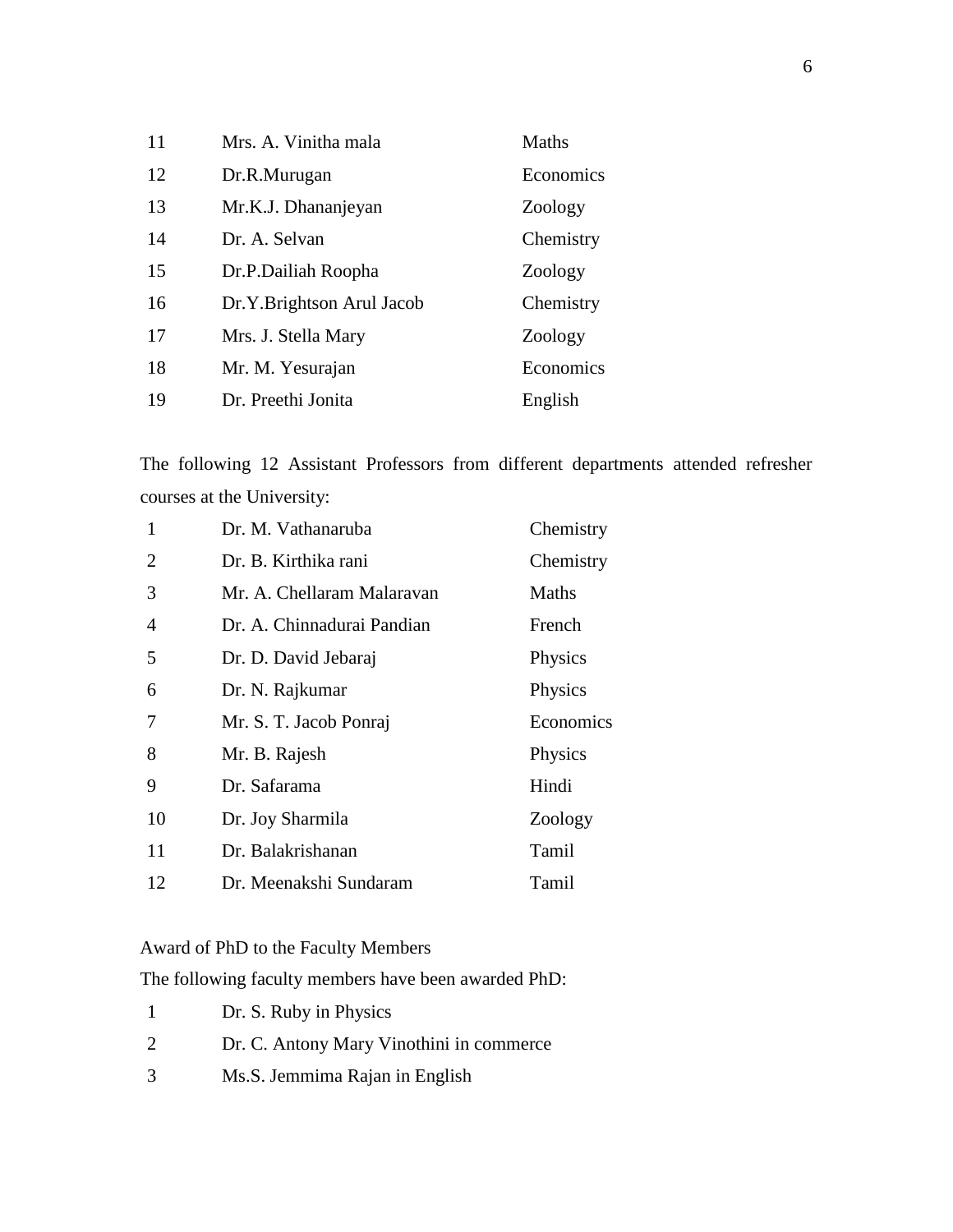| $\overline{4}$ | Dr.G.K.Priya Merline in Physics         |
|----------------|-----------------------------------------|
| 5              | Dr.N. Kavitha in Physics                |
| 6              | Dr. Shourini Banerjee n Vis. Com        |
| 7              | Dr.T.Christopher Jeyakumar in Chemistry |
| 8              | Dr.A.Rajan in Tamil                     |
| 9              | Dr.C.Mohan in BCA                       |
| 10             | Mr. Ritchie Richardson in COM           |
| 12             | Dr.S.Pandikumar in BCS                  |

# **Faculty members who have NET/SET Cleared**

The following faculty members cleared SET/NET during the period since May 2020:

- Mr. A. Samuel Raj in Commerce
- Mrs.P.Margret Sangeetha in MIM
- Mr. J. Immanuel Suresh in MIM
- Dr. M. Andrew Pradeep in MIM
- Ms.K.Aishwarya in English
- Ms.K.Jasmine Jeba Malar in English
- Mr.J.John steward Raj in English
- Ms.A.Angel Sahaya Ajitha in French
- Mr.P.Jill Daniel Thangaraj in Tamil
- Ms.R.Abinaya in English
- Mrs.Parvathi in BBA

# **Campus Infrastructure**

# **Paver Block Pavement**

Paver Block pavement has been laid connecting the James Hall, Saunders Hall, Centenary Hall.

# **Conference, Symposium, Workshop, and Awareness Programs**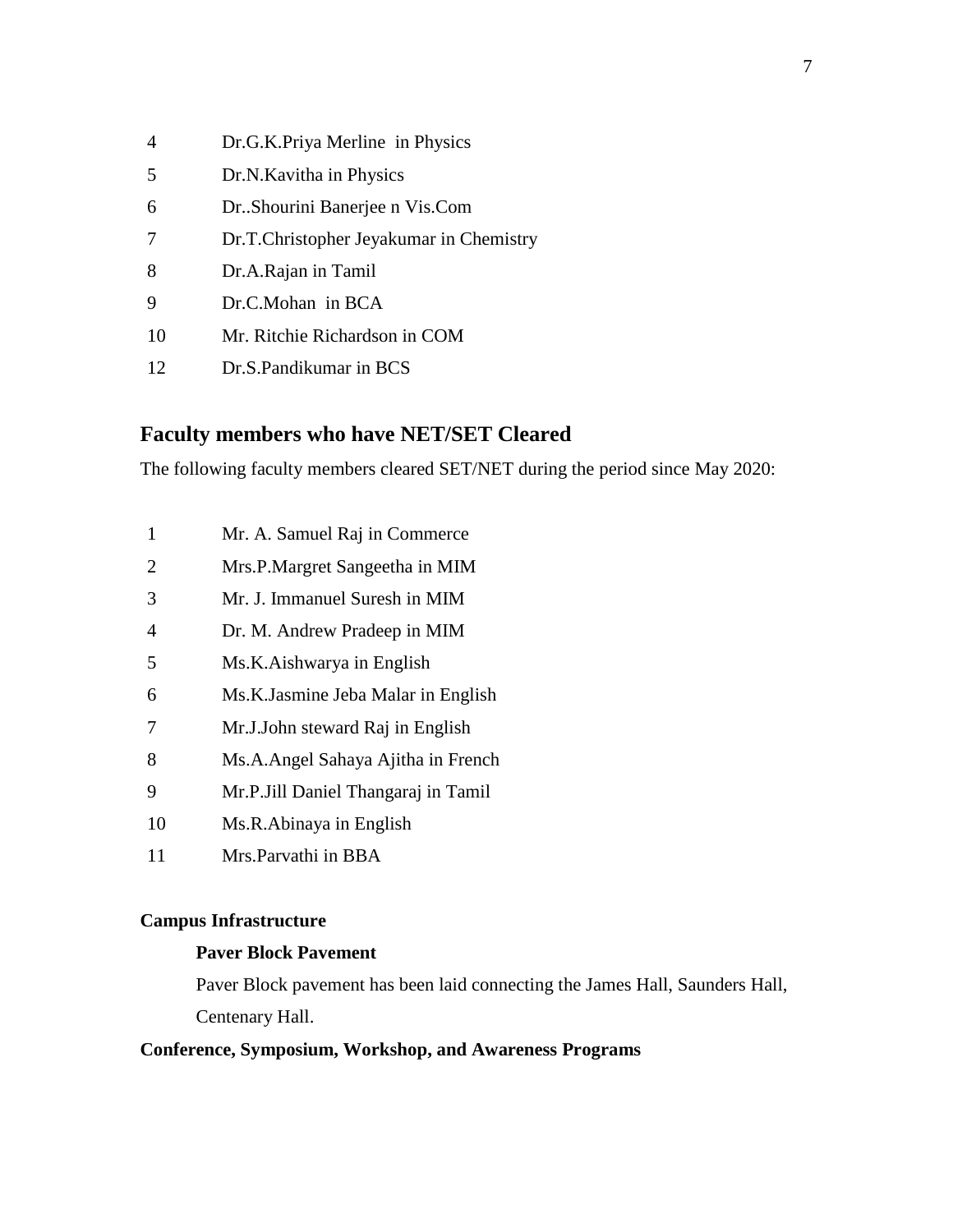- 1. An international seminar on "Globalization of English and Changing Definitions of Proficiency" is jointly organised by The Research Department of English, The American College, Madurai and Department of English, Anna University, Chennai on 03 rd June 2019.
- 2. A special lecture on "Importance of Collocational Research and Knowledge in L2 Acquisition" was organised on 09 th August 2019 with Dr. Esaya Britto from Jazan University as a guest speaker.
- 3. The Department of English has organized a special lecture on "Toni Morrison" on 16 th August 2019 with Dr. Nancy Ellen Batty from Canada as guest speaker.
- 4. A one-day international conference on "Asian Literatures in English as an Asian Language" was jointly organised by The Research Department of English, The American College, Madurai and L"Ordine Nuovo Publication, Tamil Nadu on 23 rd January 2020 with Dr.Achmad Munjid, Gadjah Mada University (UGM), Indonesia, Dr. Mahendran Maniam, Associate Professor, Department of English Language, Sultan Idris Education University, Malaysia and Dr. Widyastuti Purbani, Associate Professor, Faculty of Language and Arts, Yogyakarta State University, Indonesia as resource persons.
- 5. The Department of MCA has organized a webinar on the topic, "Search Engine and Open Source Cloud" on 27/07/19 where Mr.Jeeva Velumani, Senior Systems Manager, Leidos Corporation,Texas acted as the resource person.
- 6. The Department of MCA has organized a webinar on the topic, "Data Science an Introduction" on 29/02/2020 where Mr.G.Christopher Jaisundar, Senior Technical Director NIC, New Delhi acted as the resource person.
- 7. The Department of MCA has organized a webinar on the topic, "Digital Transformation" on 5/3/20 & 6/3/20 where Dr. Simon Attfield, Associate Professor, Interaction design center, Department of Computer Science and Technology, Middlesex University, London, UK acted as the resource person.
- 8. SLP has organized an orientation programme for the academic year 2019 20 on 02 August 2019
- 9. SLP has conducted a general awareness programme on the role of students in village Ecology on 31 August 2019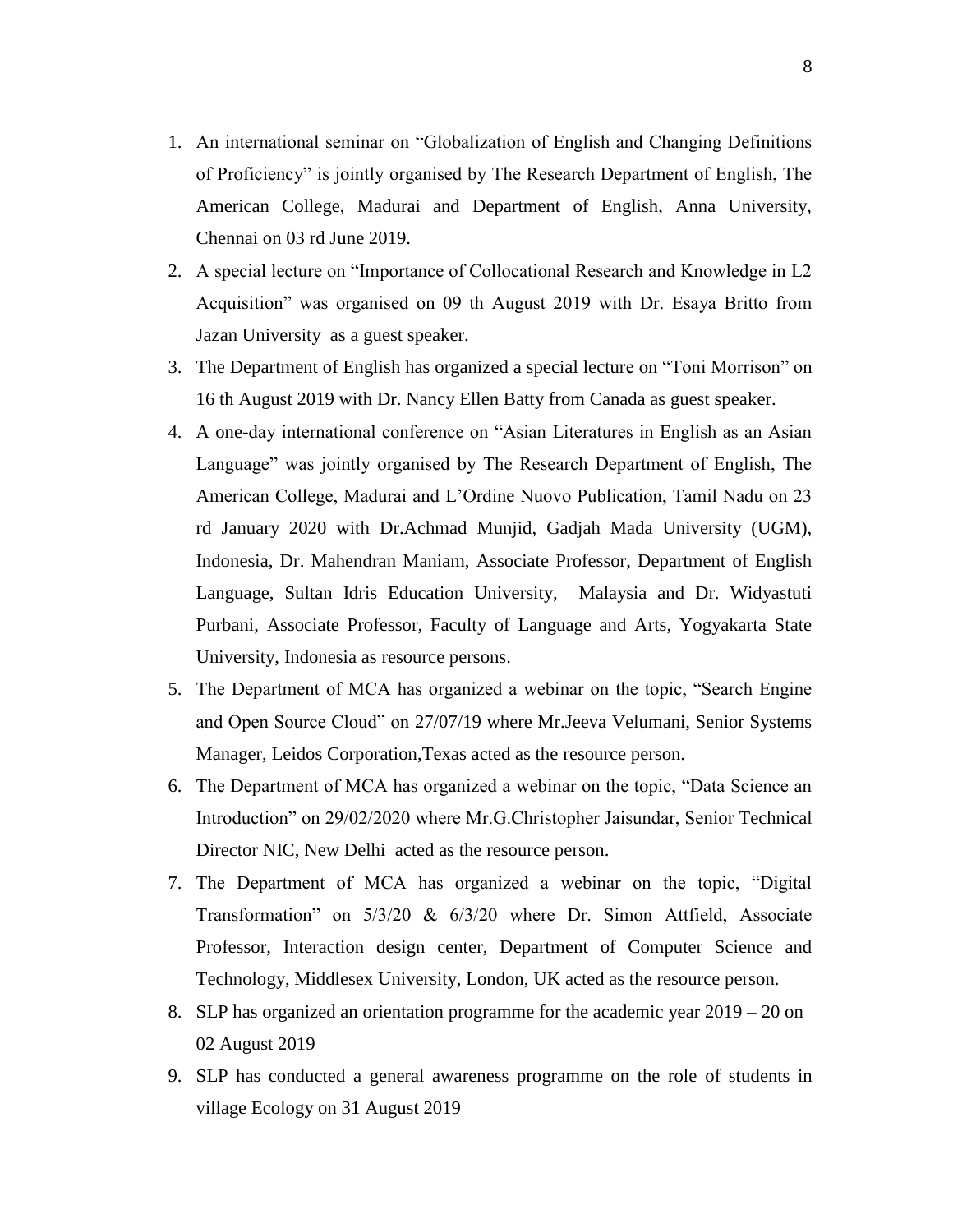- 10. SLP has conducted a Napkin Making programme exclusively for the women students on 20 September 2019
- 11. SLP has organized a visit to Government Rajaji Hospital, Madurai to observe the Rose Day on 23 September 2019
- 12. SLP has conducted Cancer Awareness visit to Government Rajaji Hospital on 24 September 2019
- 13. SLP has organized an Eye Camp Orientation programme to students of SLP on 18 October 2019
- 14. SLP has conducted Free Eye Camp for Senior Citizens at Erampatti Village, Madurai on 30 November 2019
- 15. SLP has conducted a Village Visit orientation to Valasai on 10 January 2020 and visited the same on 11 January 2020
- 16. SLP has conducted a Orientation porgramme to IQ testing on 23 and 24 January 2020
- 17. SLP has organized an Awareness Programme on Leprosy on 30 January 2020
- 18. SLP has organized a Sensitization program on cancer and corona virus on 08 February 2020
- 19. SLP has organized a Women Improvisation programme to women students of SLP on 14 February 2020
- 20. SLP has Organized a Poster Making Competition on TB awareness on 6 March 2020
- 21. SLP has organizedThe service learning programme Village ecology Action on Health organized a Medical Camp at Arasampatti village on14 March 2020
- 22. The Americancollege Rotaractclub organisedblood donation camp in association with the government hospital and rotary club of Madurai west.
- 23. The Department of Mathematics has organized a one day seminar on " Emerging Trends In Graph Theory" on Aug 8th 2019.
- 24. The Department of Mathematics has organized a one day seminar on " Mathematics Role In Satellite Image Processing" on 16th Aug 2019.
- 25. The Department of Mathematics conducted a one day Workshop on "Functions of Complex Variables And Its Applications" on 29th September 2019.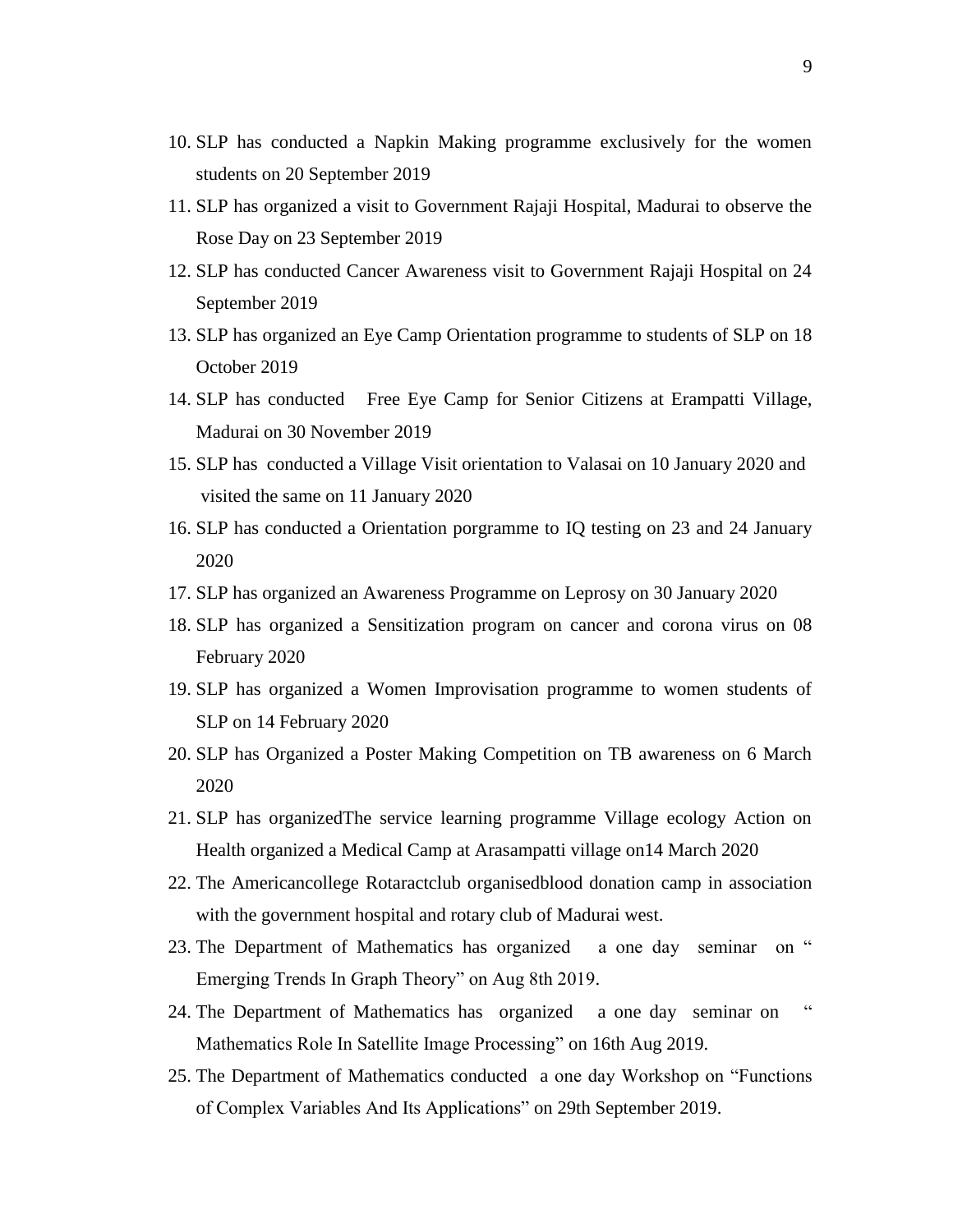- 26. The Department of Mathematics conducted two days workshop on "NET preparation" on 6th & 7th March 2020.
- 27. The Department of Data Science (B.Voc.) has conducted a webinar on "Data Science" on 21.10.2020. Resource Person:Mr.Ramesh Manickavel, Program Management Lead, Identity and Access Management @Broadcom, Hyderabad.
- 28. The IQAC conducted a National Conference on Quality Enhancement & Sustenance in Higher Education on 06.03.2020. Faculty members from all over the state participated.
- 29. IQAC conducted a Faculty Orientation Programme on 27.09.2019 for the newly recruited faculty members of the college. 169 faculty members attended the orientation programme
- 30. The Department of BIT has organized an Introductory seminar on Android app development for II year BIT Students on 09.12.2019.
- 31. The Department of BIT has organized Python programming language seminar for III year BIT Students by Mr.C.Chellapalani, WINWAYS Pvt.Ltd on 03.12.2019.
- 32. The Department of Tamil has conducted a five day seminar, a one day workshop, and a two - day International Conference.
- 33. The Department of Hindi has organized a One Day National Workshop. Topic: Multilingual computing application, on 18.09.2019
- 34. The Department of Hindi has Organized One Day International Seminar on Hindi ka Vaishvik Paridrushya on 22.11.2019
- 35. The Department of French has organised a special lecture on « La Musique française » on 14th August 2019 given by Dr. Santo Micheline Sangeetha, Assistant Professor, Lady Doak college, Madurai.
- 36. An Alumni of PG Department of Chemistry organized a one day on "Recent trends in Chemistry" on 12 March 2020
- 37. The Department of Chemistry has organized an "International conference on Frontier Areas in Chemistry" was organized by the department on 5<sup>th</sup> July 2019.
- 38. American College Chemistry Webinar Series I & II and International Webinar on Chemistry were organised on 15-16, 22 and 29 May 2020 respectively through Zoom platform, by the department of Chemistry.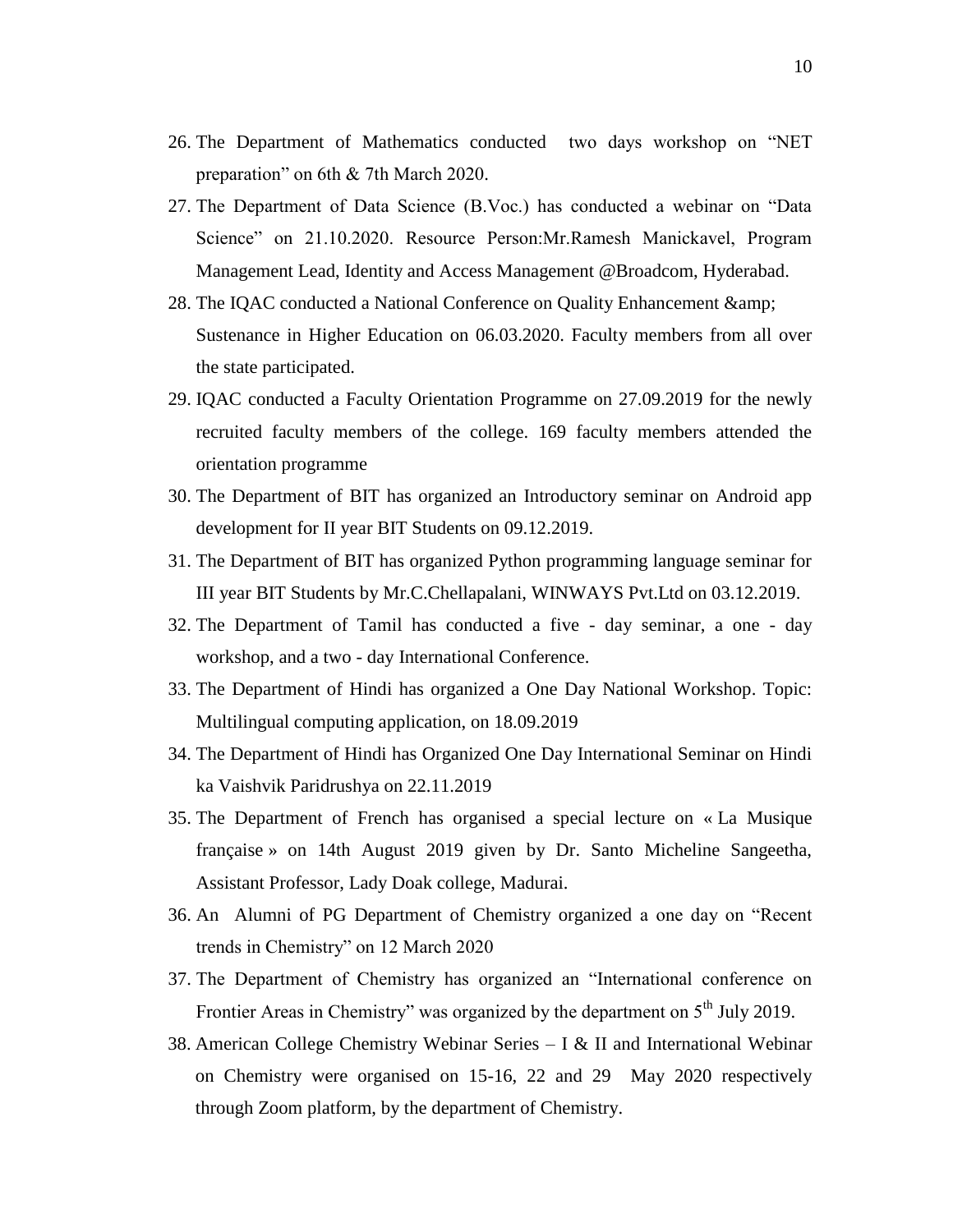- 39. Association activities were inaugurated with Ms. J.Nithya kamalam, Mrs.P.Gunasundari, and Dr.R.Sanjay taking charge as the PLASCIA, PG Association and PG colloquium Presidentsby the department of Botany.
- 40. The Department of Botany has arranged PLASCIA 2019 Seminar and intercollegiate fest on emerging trends in artificial intelligence in life sciences organized by department of Botany – 27 FEBRUARY 2020
- 41. The Department of Botany has arranged Personality Development talk delivered by Dr.M.Lawrence associate professor, Department of English organized by PG Association of Botany Department on 03.02.2020
- 42. Experiencing Quantum Nature talk delivered by Dr.K.Gnanasekar UG head, Department of Physics, The American College organized by PG Association of Botany Department on 12.12.2019.
- 43. Inaugural Lecture on lead talk delivered by Mr.D.Bojaraj, (CoFounder& Executive Director, TOPKIDS & Consultant Counsellor& Psychotherapist) organized by UG Association Botany Department on 01.10.2019.
- 44. Ms. Madhiroja,P.S (18PGB07) of MSc (IIyr) delivered a talk titled " O2" on Thursday the 19th of December 2019, organized by PG Colloquium Botany Department on 19.12.2019.
- 45. Ms. PriyaDharshini,K.D (19PGB15) of MSc (Iyr) gave a talk titled "The Secret Life of Ants' on Tuesday the 3rd of March 2020 organized by PG Colloquium Botany Department on 03.03.2020
- 46. A Guest lecture on " International Business & Exports " was conducted and the speaker was Mr. A.V.Andrews, AV Sea Food Exports by the MBA department.
- 47. A lecture on Short-term and long-term Goal was conducted by Mr. Sathish Kumar of MBA department.
- 48. A session on English for Career Development was conducted by Dr. S. Stanley MohanDoss Stephen by the MBA department.
- 49. Guest lecture on interview tips and etiquettes by Ms. Abirami, RJ, All India Radio by the department of MBA
- 50. Workshop on SPSS conducted by Dr. Mumtaj Begum S., Controller of Examinations, Lady Doak College by the department of MBA.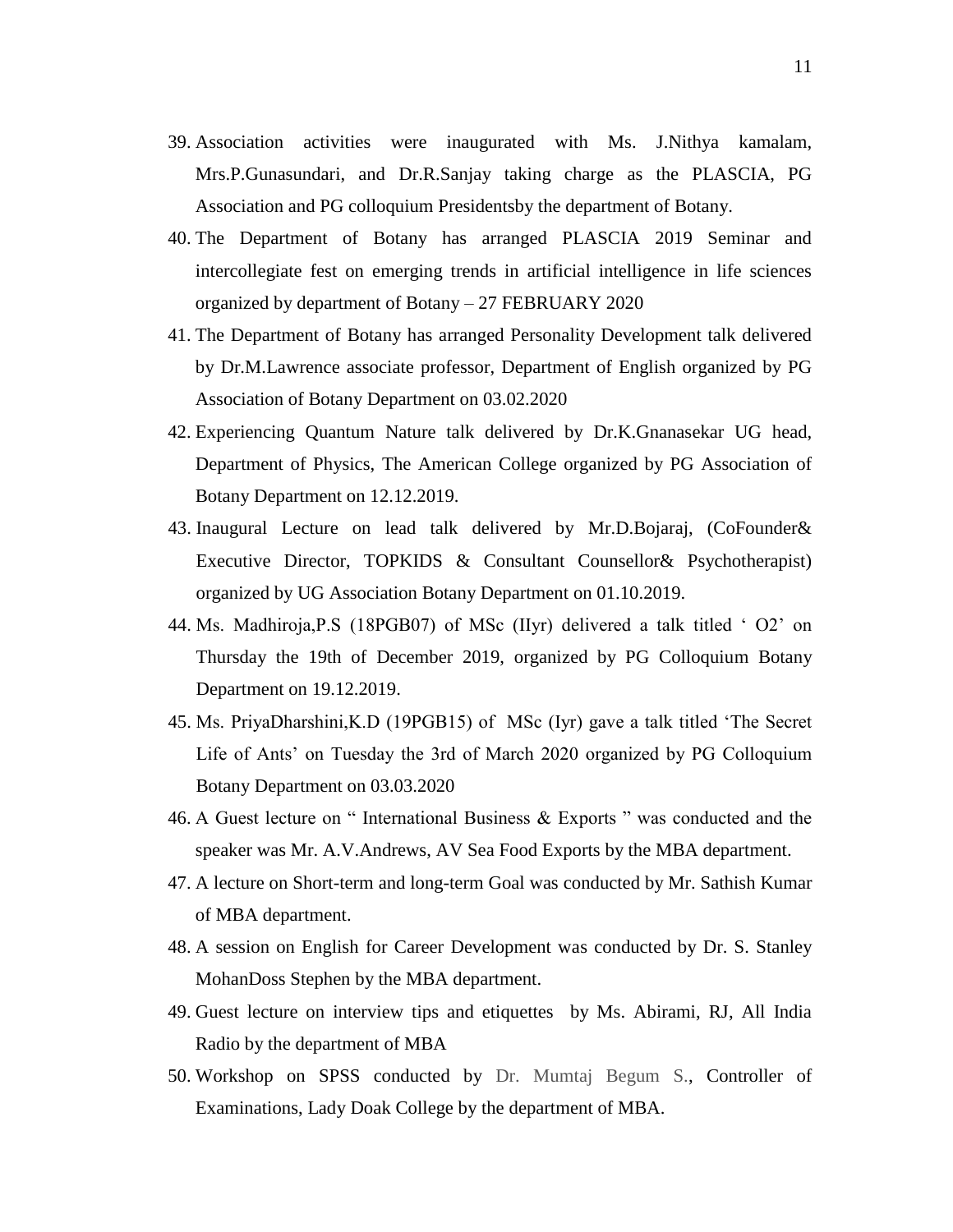- 51. The Physical Education Department has successfully conducted  $26<sup>th</sup>$  Thiru N. Muthiah Ambalam memorial volley Ball tournament at the state level during the 2<sup>nd</sup> week of August. Sixteen teams all over Tamil Nadu participated in this tournament.
- 52. The Physical Education Department has conducted VIIth Bishop. Dr. A.Christopher Asir Memorial state level Hockey tournament in the  $2<sup>nd</sup>$  week of March. Twelve teams all over Tamil Nadu participated in this VII inter collegiate state level tournament.
- 53. Department of Physical Education conducted second year inter department men kabaddi and women throw ball tournament in the third week of February 2020. Twenty two teams participated in this tournament.
- 54. The department of physical education has successfully conducted one- day state level workshop on training methods in physical education and sports in the first week of March 2020.
- 55. The Commerce department has organized a conference on GST with V.Pandiraja,IRS Joint commissioner O/o Joint commissioner of GST & Central Excise, Madurai CA.S Saravanankumar, CA.J.Balasubramanian K.Baskaran Superintendent of GST& CE as resource persons.
- 56. The Commerce department has organized a conference on DEVELOPMENT OF WEBSITE with 1.J.K.Deepak Keynes Team Lead Blaze Web Services Pvt.Ltd. Madurai ass resource person.
- 57. The Commerce department has organized a workshop on SUSTAINABILITY, TRANSFORMATION, DEVELOPMENT IN BUSINESS AND MANAGEMENT with Dr. Vinitha Guptan Deputy Vice-Chancellor Saito University College, Malaysia Ms. Vichitra Rajasingh CEO, BELL Hotels Private Ltd. & Puppy"s Bakery, Madurai Dr. Vignesh Ilavarasan, Professor, Department of Management Studies, IIT, New Delhi. Mr. Fleming Sampson Manager, Global Corporate HR, HCL, Chennai. Dr. Amalanathan Head, Department of Management Studies, CHRIST University, Bangalore Dr. Nagendrakumar Nagalingam Head of Department of Information Management and Coordinator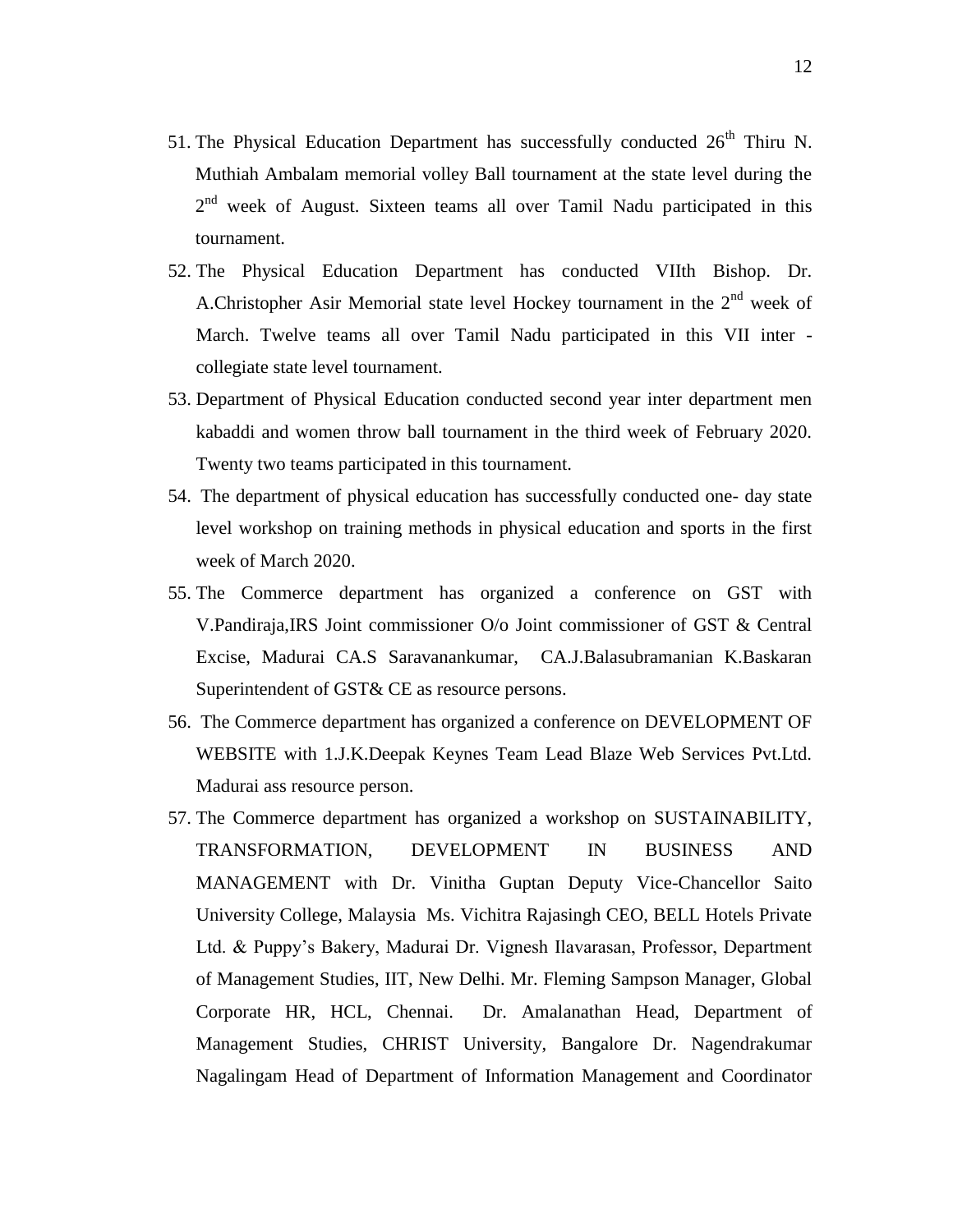MBA programme. Sri Lanka Institute of Information Technology ,Malabe Campus, New Kandy Road, Malabe.

- 58. The Commerce department has organized a workshop on Entrepreneur Dexterity Evolvement with Mr. N.Sreedhar Regional Sales Manager & Core Member, Dairy Classic Ice Creams Pvt.ltd. Mr. V. Anandan Head, Regional Appraisal Cell, TIIC,Madurai,Mr. K.K.Muthu Founder& CEO, Kamalam Infotech, Manageing Director, Tone Dealings Chairman, Digitall india .Mrs. Sharmila Devi CEO, Founder, &clover services Mr. C.M. Faizal Ahamed Founder,Suxus , Meanswear,Ms.Rachana Binani Director, Kidss Talk Mr.Harsh Garg Executives Director, Jiwan Residency Pvt.Ltd. Mr. Shenher Lal Properietors, L.S.Firewoods Chi-Yuva, Yi Maduraias resource persons.
- 59. The Department of Social Work in collaboration with Trans Resource Centre, Madurai, organized a two days state level conference on LGBTQI+ and Indian Media – Indian Media beyond Gender & Sexuality on September  $5^{th}$  &  $6^{th}$ , 2019.
- 60. The Department of Social Work in association with the Student Service Committee (SSC) organized and conducted events as a part of the vigilance awareness month. More than seven colleges in and around Madurai participated.
- 61. The Department of Social Work in collaboration with Shakthi Vidiyal organized a one day workshop on Child Rights for the I & II MSW students on  $29<sup>th</sup>$ November 2020. Mr. Jim Jesudas, Executive Director, Vidiyal and his team gave orientation towards the aspects of child rights and its importance.
- 62. The Department of Social Work organized a one day workshop on Child Protection for the I & II MSW students in January 2020. Dr. V. M. Vijayasaravan. Chairperson, Madurai District Child Welfare Committee, Madurai and his team gave orientation towards the aspects of child welfare and Child Protection.
- 63. The Department of Social work conducted one workshop on Research Methodology for year II MSW students. Dr Kannan, Director for Research, MS Chellamuthu Research Foundation acted as the resource person
- 64. An introductory seminar on Android app development has been conducted for II year BIT Students on 09.12.2019 by the BIT department.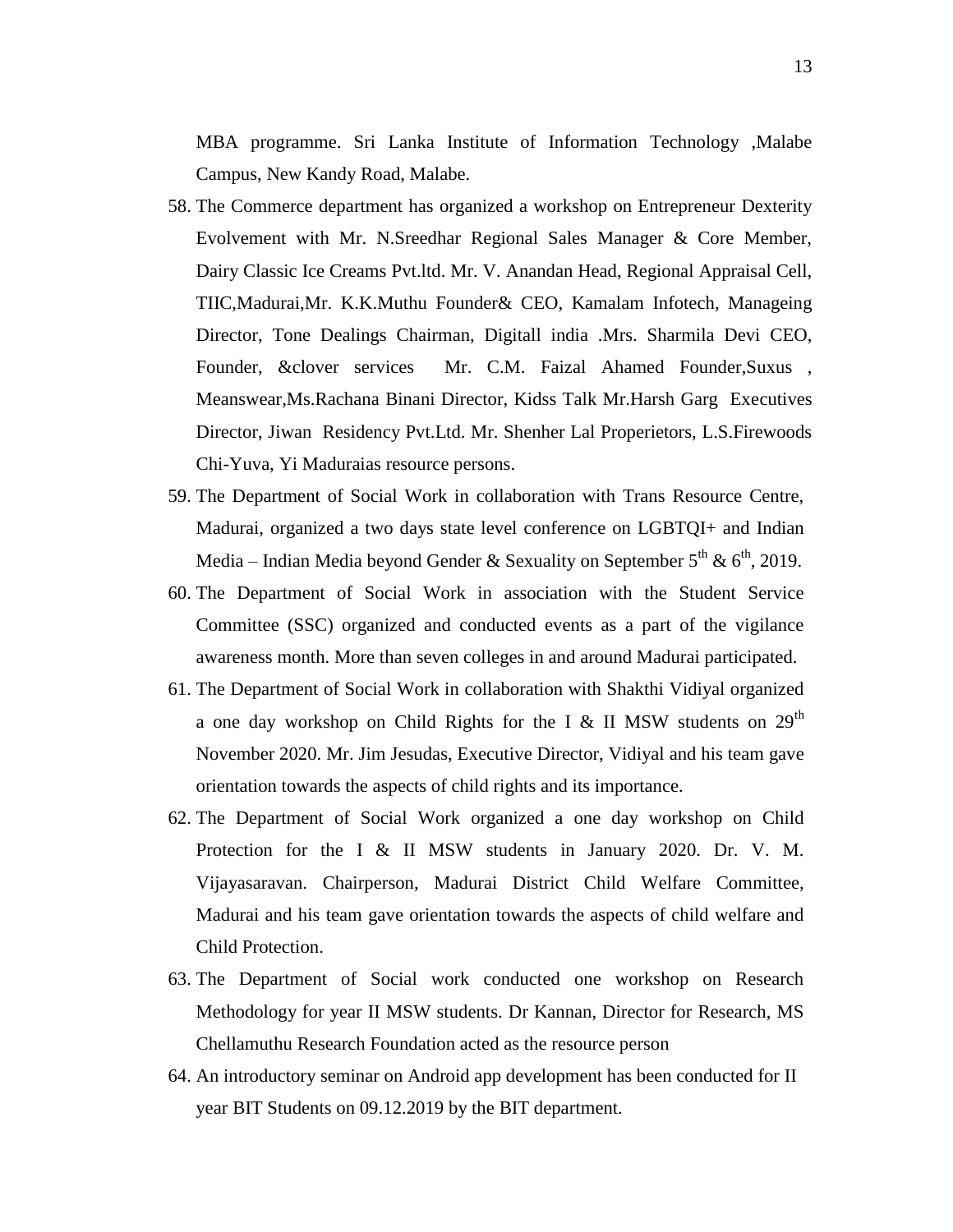- 65. Python programming language seminar has been conducted for III year BIT Students by Mr.C.Chellapalani, WINWAYS Pvt.Ltd on 03.12.2019 by the BIT department.
- 66. Mr.Balamurugan, Director and CEO, WINWAYS Pvt.Ltd gave motivational speech on "importance of learning supportive add-on courses" for I year BIT Students on 09.12.2019 by the departmentof BIT.
- 67. The IQAC conducted a National Conference on Quality Enhancement & Sustenance in Higher Education on 06.03.2020. Faculty members from all over the state participated.
- 68. IQAC conducted a Faculty Orientation Programme on 27.09.2019 for the newly recruited faculty members of the college. 169 faculty members attended the orientation programme
- 69. MCA Department has organized a webinar on the topic, "Search Engine and Open Source Cloud" on 27/07/19 where Mr.Jeeva Velumani, Senior Systems Manager, Leidos Corporation,Texas acted as the resource person.
- 70. MCA Department has organized a webinar on the topic, "Data Science an Introduction" on 29/02/2020 where Mr.G.Christopher Jaisundar, Senior Technical Director NIC, New Delhi acted as the resource person.
- 71. MCA Department has organized a webinar on the topic, "Digital Transformation" on 5/3/20 & 6/3/20 where Dr. Simon Attfield, Associate Professor, Interaction design center, Department of Computer Science and Technology, Middlesex University, London, UK acted as the resource person.
- 72. The Department of Tamil organized a five day seminar, a one day workshop, and a two - day International Conference

# **Awards**

1. Dr. A. Joseph Thatheyus has received Outstanding Contribution to Science Award-2019 for contribution to Environmental Sciences, Biotechnology & Toxicology on 17 November 2019 by Dr.B.Vasantharaj David Foundation, Chennai.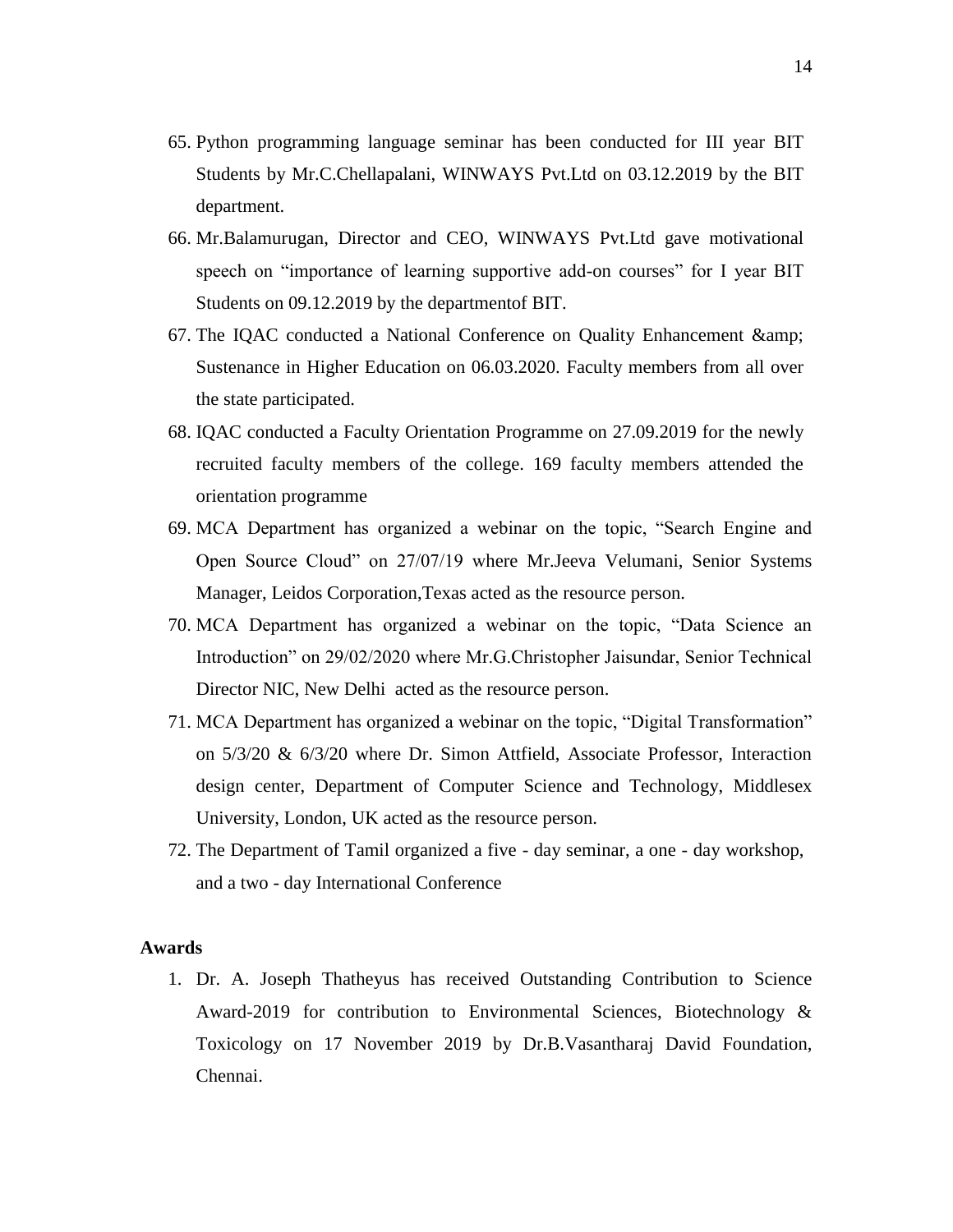- 2. Dr.A.Joseph Thatheyus has received Lifetime Achievement Award for the contribution and honourable achievement in innovative research during 1st International Research Awards on Science, Health and Engineering 11-12 January 2020, Chennai by Science Father of Scifax company, Approved by Ministry of Corporate Affairs, Govt. of India.
- 3. Dr.A.Joseph Thatheyus has been awarded Best Senior Faculty Award presented by Novel Research Academy, Puducherry, India (2019-2020).
- 4. Dr. E. Joy Sharmila Received grant from TNSCST of RS 3.65 lakhs in November 2019 for the project "Study on the diversity of Butterflies of Sirumalai hills Eastern Ghats Tamil Nadu"
- 5. Dr. T. Angeline has received grant from TNSCST of Rs. 7,500 for the project "Analysis of genetic variations by DNA barcoding in stripped Murrel fish at three districts of south Tamil Nadu"
- 6. Dr.T.Angeline has received Best oral presentation award in International Conference on Obesity, Diabetes and Cardiology-Trends in Genomics and Proteomics in Biosciences.in Madurai Kamaraj University, 25-26,February,2020.
- 7. Dr. T.Angeline has received Best woman Scientist award by Novel research academy, Puducherry,November,2019.
- 8. Dr.S.C.B.Samuel Anbu Selvan of Commerce department has received Best Senior Faculty Award- 2019 from Novel Research Academy, Pudhuchery.
- 9. Dr.S.C.B.Samuel Anbu Selvan of Commerce department has received Socialist Award-

High- Flyer 2020 Achievers Award from Madurai Gandhi N.M.R Subburaman College, Madurai.

- 10. Librarian Received the "National Best Librarian Award-2019" by Madras Library Association (Estd.1928) on the occasion of 127th Birth Anniversary Celebration of Padmashree Dr. S.R. Ranganathan held on 12th August 2019.
- 11. The Department of Computer Science has Conducted a seminar about Exploring IOT on 26th feb,2020 by S.Sivaranjani Head & Associate Professor, Sethu Institute of Technology. Madurai.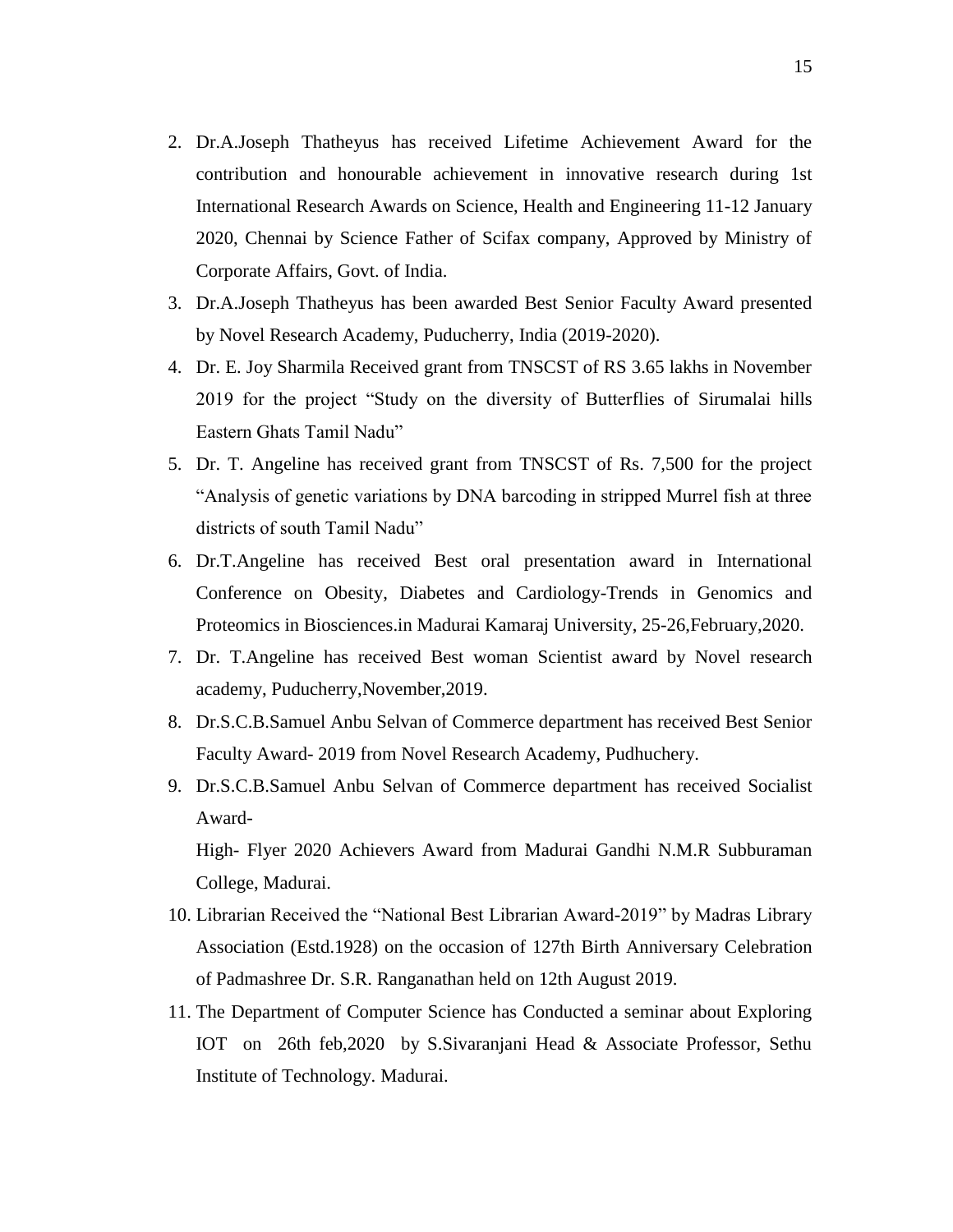- 12. The Department of Computer Science has Conducted a seminar about Exploring Software project development lab on 28th feb,2020 by J.Aruna devi Assistant Professor, Raja Duraisingam Govt Arts college, Sivagangai.
- 13. The Department of Computer Science has Conducted a workshop about Soft Skill Training on 2nd mar 2020 by M.Lawrence Associate Professor, The American College, Madurai.
- 14. The Department of Computer Science has Conducted a seminar about insight in to data science on 29th feb,2020 by G.C. Jaisundar, Senior Technical Director, National informative Centre.
- 15. Dr. R.Jeyapandi received "Best Senior Faculty Award" from Novel Research Academy.
- 16. Mrs. Poornima Jeyasekaran of Food Science Department has received Best faculty Award 2020 by Science Father
- 17. Dr.J.Gracia of Food Science Department has received Young Scientist Award Identification Number: 1063 Certificate of Excellence, 2 nd International Research Awards on Science, Health and Engineering, Chennai, India by Science FatherDr.S.Priyadarshini of Food Science Department has received Young Scientist award 2019 (Indian Association of Applied Microbiology) "Best Women Young Scientist Award in Microbiology 2019 (Pearl Foundation Educational Excellence awards)
- 18. Dr.K.Nithya of Food Science Department has received Young Scientist Award received from Science Father, 2 nd International Research Awards on Science, Health and Engineering, 18-19 April 2020.
- 19. M. Andrew Pradeep of Microbiology Department has received "Best Young Faculty Award - 2019" from Novel Research Academy, Puducherry.
- 20. M. Andrew Pradeep of Microbiology Department has received "Best Assistant Professor Award in Immunology and Microbiology" PEARL Foundation Educational Excellence Awards to Higher Education in India 2018 & 2019, Bangalore.
- 21. J. Immanuel Suresh of Microbiology Department has received "Best Young Faculty Award - 2019" from Novel Research Academy, Puducherry.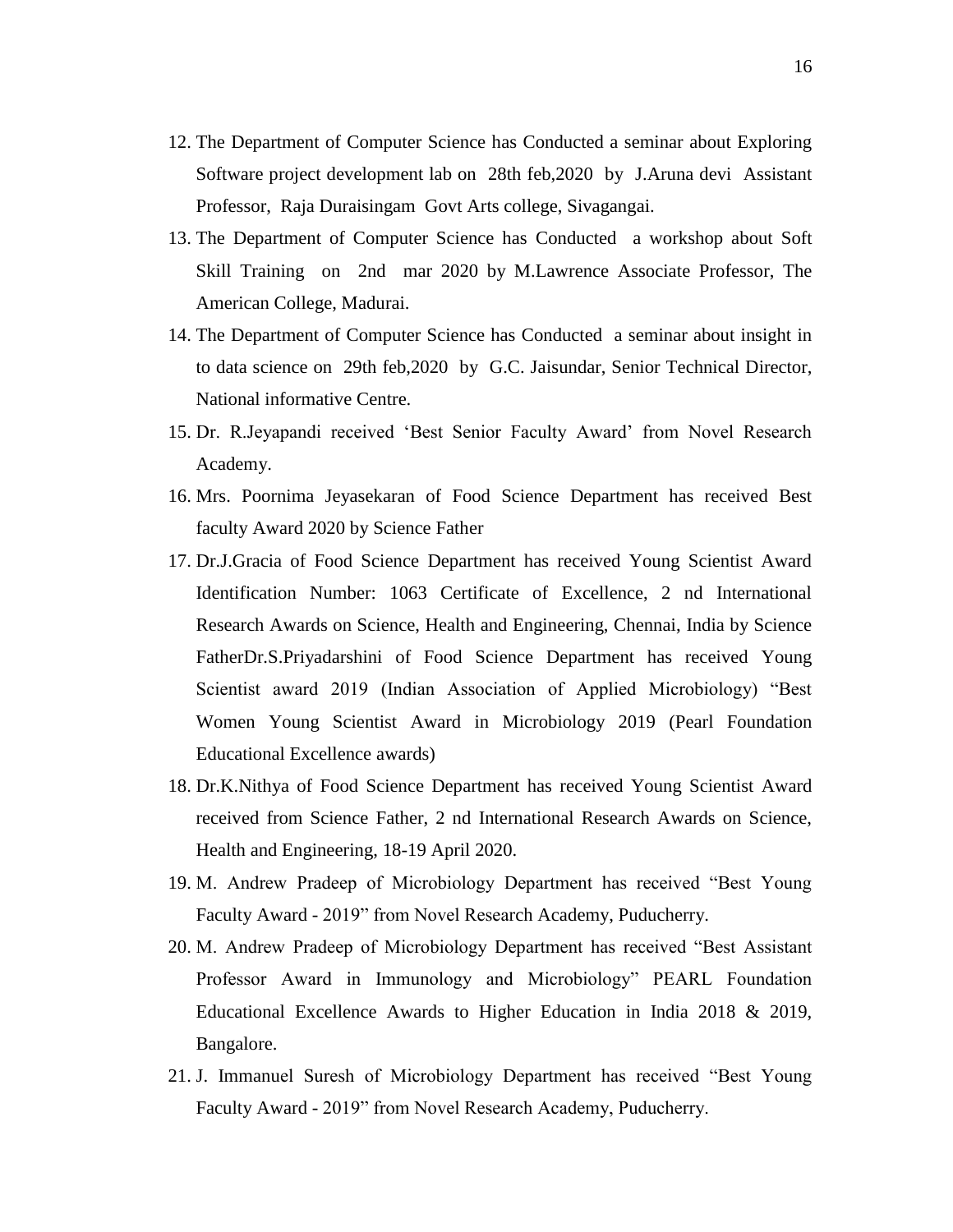- 22. NSS Received an Appreciation Award from Blood Donors Club, Madurai Medical College for donating highest number of blood units to Government Rajaji Hospital in Madurai Region.
- 23. NSS Received an Appreciation Award as best College in conducting Climate Campaign Programme, organized by Madurai Kamaraj University on 27.02.2020 & 28.02.2020.
- 24. NSS Received Appreciation Award for Music Therapy / Volunteer Work for Cancer patients in Madurai Government Rajaji Hospital from The Aswin Maharaj Foundation, Chennai on March 2020.

#### Government Scholarships

337 BC & MBC students received Rs.7,22,002/- as scholarships from the government of Tamil Nadu. 233 SC & ST students received their scholarships amount Rs.14,10,544/- from the state government and also Rs.4,12,500/- minority scholarships received from government of Tamil Nadu.

#### **Reports from Departments**

Academic and extracurricular departments are the backbone of the college because it is where most of student-learning experiences are provided. As the number of departments and their activities keep on increasing every year, I will present only the bird"s eye view of each department. All minute details will be included in the college magazine and in the college website.

# **Tamil**

On behalf of our department, an international journal was published on BODHI at The American College. Our faculties had presented and published papers in various national seminars, international seminars & journals. Dr. R. Prabahar Vedamanickam, Dr. R. Stalin and Dr. B. Aribabu published books.Our students, Mr. Manikanda Prabhu (18PGT07) cleared JRF & Mr. Srithar (18RTA02) cleared NET. Our students participate in various competitions and won prizes.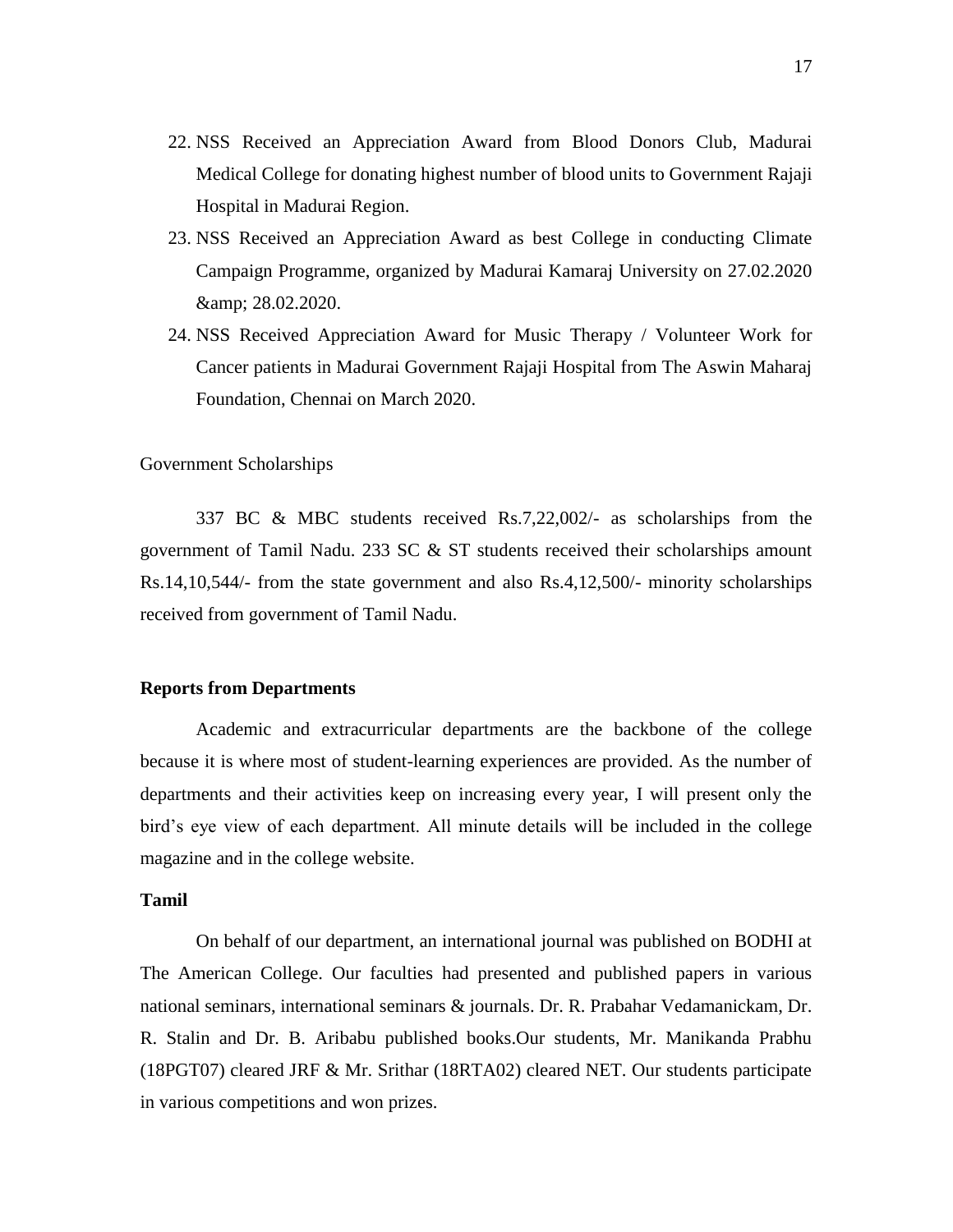## **Hindi**

Dr. Saframma acted as a resource person in conferences, as a member of BOS in Hindi and attended refresher courses. B. Kannammal Devi published three articles in national and international journals. Dr. Saframma and Ms. M.N.S.Jeyanthi have presented papers in conferences. D.Jelastine Irudayaraj and G. Rajesh Kannan acted as the member of the jury and participated in the national workshop. .Jelastine Irudayaraj and G. Rajesh Kannan presented papers in seminars.

# **French**

Mr. A. Chinnadurai Pandian has acted as chief guest for the french Inaugural club, LDC and has attended a refresher course.

#### **English**

Self-financing department of English organised a workshop on Research Writing and on English for Career Development for postgraduate and MPhil English students. I am very happy to share with you that 18 PG and MPhil scholars and 2 faculty members have cleared NET and SET in 2018. Seventh volume of American College Journal of English Language and Literature (ACJELL) was published. The Fourth Wall Theatre of English Department staged John Webster"s *The Duchess of Malfi*, Directed by Mr. N. Elango in September 2018. Mr. N. Elango, Dr J. John Sekar, Dr. M. Lawrence, Dr. J. Paul Jayakar, Mr Daniel Ruberraj, and Mr. J. Jehoson Jiresh delivered keynote addresses in seminars, conferences, and workshops conducted by institutions across the country. Along with them Dr. S. Arockia Nirmal Dorothy, Ms. Sharadha Devi, and Ms. Daffny Orangemary presented research papers and published articles in journals.

#### **Mathematics**

Department of Mathematics conducted the AXIOMATICA, inter collegiate competition on 25th Feb, 2020 with a new record of 286 participants from 22 colleges Mr. A. Chellaram Malaravan and Mr. A. David Christopher published one paper each in International Journals. Prof. A.Yuvarani has participated in NPTEL-AICTE and completed a course.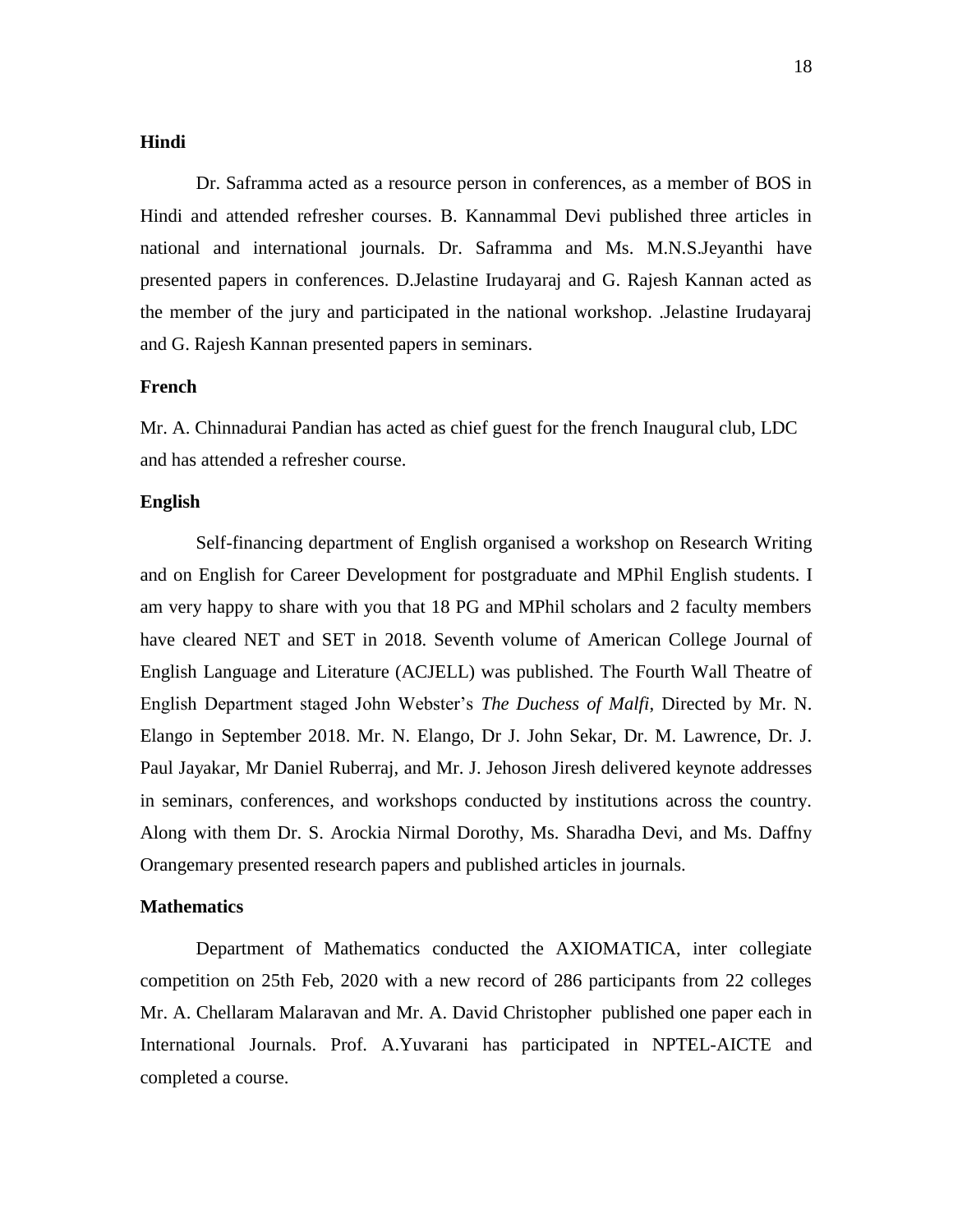## **Physics**

The Physics department of Satellite Campus has had an Inaugural of new lab and Eva Swift Hall. The department has conducted pongaland christmas celebrations. Dr. A.J.R. Sheeba has published papers in International journals.

# **Chemistry**

Dr. T. Christopher Jeyakumar, Assistant Professor was awarded PhD. Dr. C. D. Sheela, Dr. B. Kirthika Rani, Dr. K. Karthick Kumar, Dr. A. Selvan, Dr. Y. Brightson Arul Jacob, Dr. T Christopher Jeyakumar, Dr. A Jancirani, Dr. Nazeera Banu, Dr. J. Dhaveethu Raja and Dr. S. Johnson Raja published their research findings in reputed national and international Journals. Dr. A. Selvan and Dr. Y. Brightson Arul Jacob participated in UGC Sponsored Orientation Programme. Dr. M. Vathanaruba, and Dr. B. Kirthika Rani participated in Refresher course.Dr. M. Vathanaruba, Dr. V. R. Nazeera Banu, participated in Faculty development Programme. Dr. C. D. Sheela, Dr. M. Vathanaruba, Dr. B. Kirthika Rani, Dr. T Christopher Jeyakumar, Dr. V. R. Nazeera Banu, Dr. A Jancirani, Dr. J. Dhaveethu Raja and Dr. S. Johnson Raja Presented papers/poster in national and International seminars/ Conferences. Dr. TKG, Dr.KJA, Dr.S.P, Dr.CDS, Dr. SJ, Dr.MVR and Dr.BKR served as resource persons in the webinars organised during May 2020. During Covid-19 pandemic to meet out the demand of public faculty of Chemistry prepared hand sanitizer based on WHO standard and distributed to the faculty and public. B. Prabukumar of II M.Sc Chemistry qualified Gate 2020. K. Vignesh and V. Hilary Ebinesar of III B.Sc Chemistry were qualified JAM 2020.

#### **Botany**

Mohan,S., N. Chithambaranathan , G. Grace Lydia Pushpalatha, M.Dhanasekaran and G.C. Abraham, Anusha. P and Rajkumar Immanuel.S have published papers in journals. J.NithyaKamalam, A.Balamurugan, J.Thambiraj and K.C.M. Esther Rani have participated in FDPs. DR GC Abraham has given guest lecture in national conference. Ragul. R, J. Nithyakamalam, S.Mohan and G.C.Abraham, Satheshkumar C., Bharathiraja M. Mohan, S., V.M. Eswaran, S. Shanmugam, Dr. Stephen, Dr.R. Sanjay and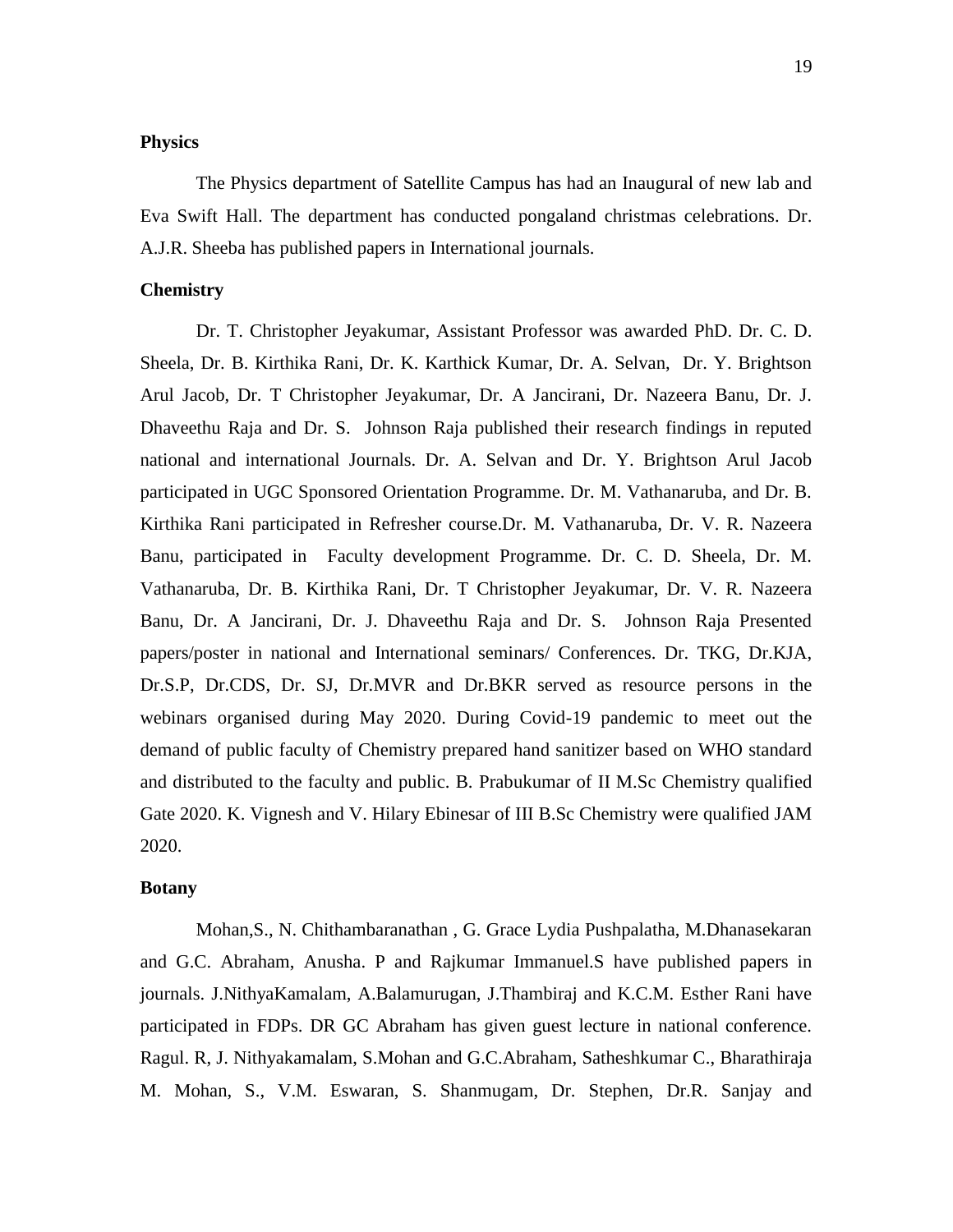Dr.J.Ebenezar Immanuel have presented papers in conferences and symposiums. Gokila Lakshmi, S.. GC. Abraham, Mohan S. and G. Grace Lydial Pushpalatha have presented papers in international conferences. R.Sanjay, Shameem Banu, Guna Sundari, J.Nithya Kamalam, K.C.M. Esther Rani, A. Balamurugan, J.Thambiraj and M.Dhanasekaran have participated in webinars.

# **Zoology**

Department being a research department has 9 PhD holders and 7 of them are recognized guides. It organized three workshops and 109 students benefited. It organized 4 national conferences and 510 delegates participated in them. Dr. A. Joseph Thatheyus, Dr. T. Angeline , and Dr. H. Raghuram published three articles in UGC approved journals. Dr. A. Joseph Thatheyus, Dr. E. Joy Sharmila, Mr. M. Rajesh, Dr. Sivaruban Thambiratnam, and Mrs. B. Jenita Sathyapriya published 22 research articles in peer reviewed journals. Five of its students have registered for PhD. 30 students have brought laurels to the department in academic and cultural events. PG Diamond Jubilee Celebrations was inaugurated and 150 old students participated.

#### **Economics**

Dr.G.Kannbiran,Dr.S,Jeyarani, Dr.J.Jebaraj, Dr.K.Usha, Dr. T.Selvakumar, Dr.S.Vanitha, Dr.M.Sheela, DrR.Jasmine, Dr,R,Murugan, Prof.M.Yesurajan and Dr,M.Ganamani have attended workshops and conferences. Dr.T.Selvakumar has acted as resource person. Dr. T. Selvakumar has presented papers in conferences and workshops. Dr.T.Selvakumar has attended FDP. Prof.S.T.Jacob Ponraj has attended a refresher course. Dr.M.Sheela, Dr.R.Jasmine, Dr.R.Murgan and Prof.M.Yesurajan have attended Orientation programmes.

#### **Commerce**

Dr. S.C.B.Samuel Anbu Selvan, Dr. P.Mangayarkarasi, S.Mohamed Hussain, Dr. D. Jebaselvi Anitha, R.Beulah, C.Joselyn Nithya, Sally M., Dr. R. Manikandan and N.Vivek presented papers in National conferences. Dr. S.C.B.Samuel Anbu Selvan, Dr. D.Kanakavalli, Dr. C.Antony Mary Vinothini, Dr. P.Mangayarkarasi, R.Sundareswaran, Dr. D.Jebaselvi Anita, R.Beulah, S.Mohamed Hussain, Dr. B.Ussaima, Dr. Arun Sunil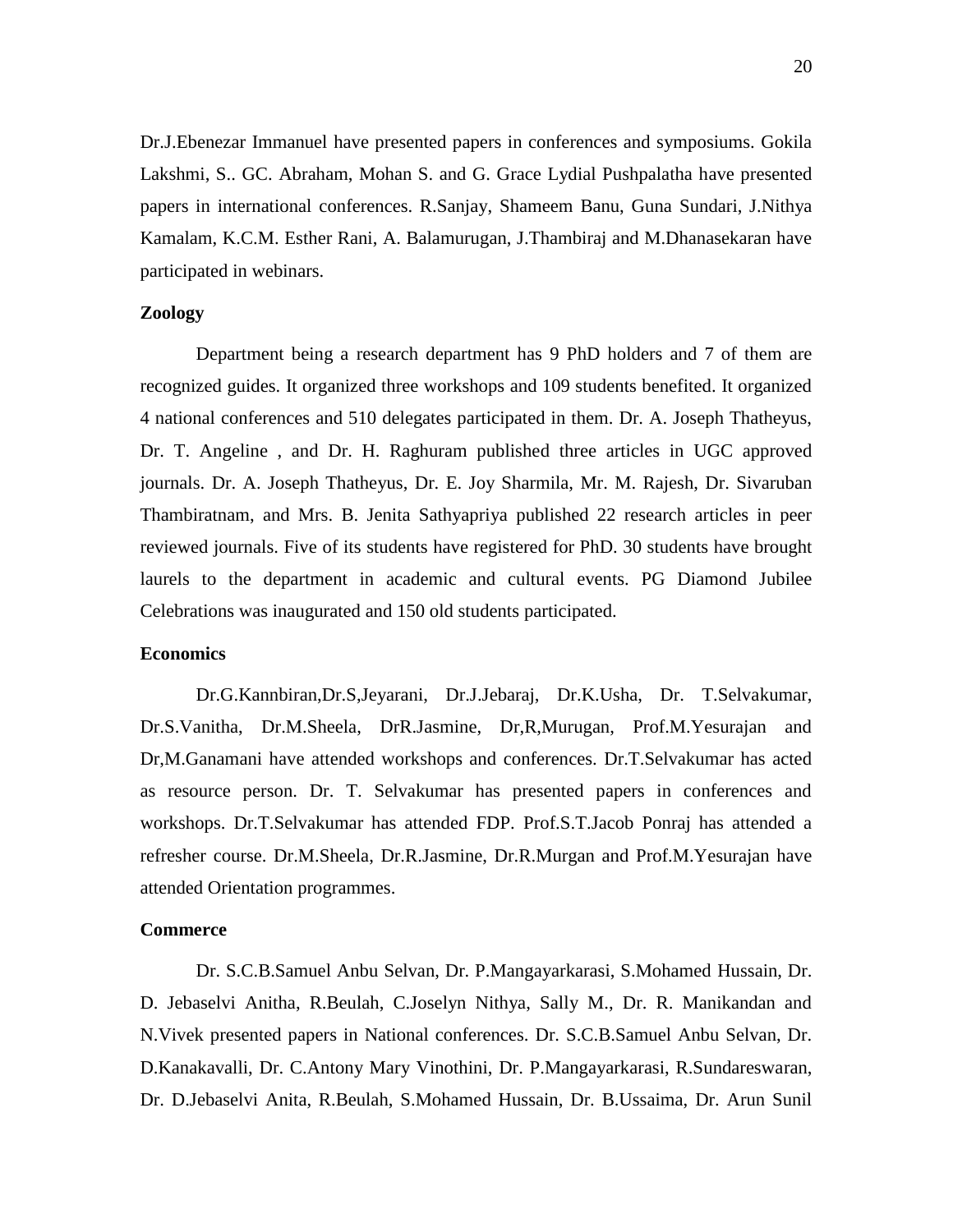Gawaskar, Joselyn Nithya, Jameslyn Vidya, Sally M., Dr.T.Gnana Gowsalya, E. Keren Judi have presented papers in International conferences. The department faculty have contributed 22 articles to International and 23 articles to National journals. Dr. S.C.B.Samuel Anbu Selvan has given a keynote address at Ayya Nadar Janaki Ammal College, Sivakasi. Dr. S.C.B.Samuel Anbu Selvan, S.Mohamed Hussain, Dr. Arun Sunilkawaskar have chaired technical sessions. 8 faculty members have attended refresher course, FDPs and Orientation Programmes. The faculty members of the department have attended various workshops. The department has conducted a cultural festival COMMAS 2020 – 7&8 of February 2020.

#### **RPS**

Dr. C. Premkumar Immanuel, Dr. P. Arulappan, DR .P. M. Anurama, Dr. M. A. Shahul Hameed, Dr. H. Lourduraj, Mr. W. Prince Earnest and Dr. V. Krishna Jothi attended conferences, workshops, webinars, presented research papers and published articles in international journals.

# **Physical Education**

The students if the department have won awards and medals at the University level in Table Tennis, Tennis, Badminton, Ball Badminton, Hand Ball, Football, Cricket, Volleyball, Hockey, Chess, Basketball, Kho Kho and kabaddi. The students also have represented the state in Football, Table tennis and Athletics.

#### **Daniel Poor Memorial Library**

4461 new books were added and accessed this year. Subscription renewed for 52 journals and magazines were renewed. E-Resources: Inflibnet, an on-line E-Resources is provided to our faculty members. These resources include more than 31,35,000+ e-books and 6000+ e-journals. Username and password were provided to the faculty members for the access of these resources.Research Section: Number of M.Phil & Ph.D thesis added to research section is 40.Users: 36649 footfalls among the library users were recorded during the calendar year (2019). Transactions: In 2019, a total of 4738 books transactions were made in the form of Issue, Return and Renewal of books. Earn while learn scheme: 8 students are engaged in the library as part of this scheme. Orientation: Orientation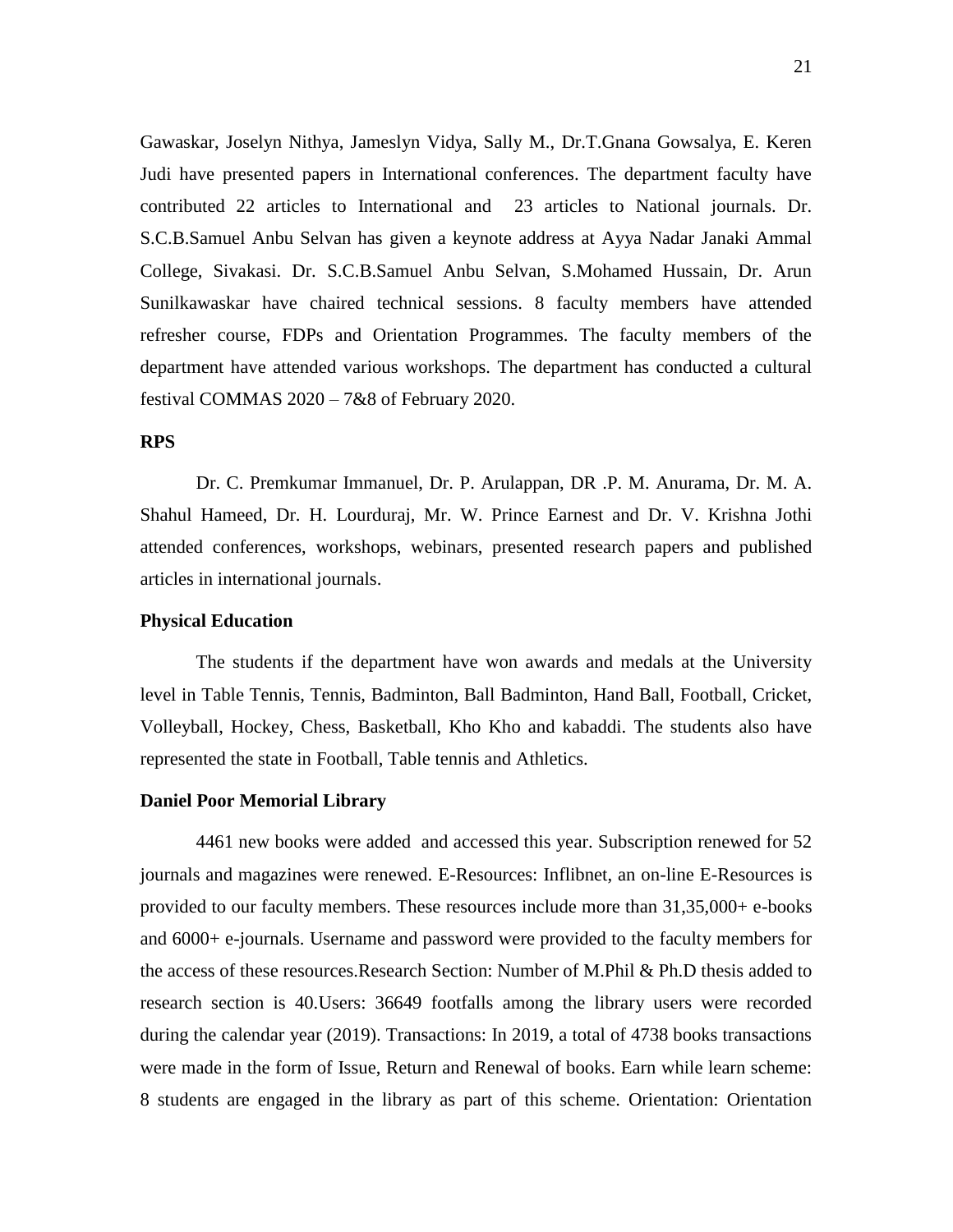programmes were conducted by the Library for the UG, PG students and Research Scholars. Browsing Centre: Internet browsing centre is open to the users at free of cost. E-Group: e-group mailing service continued to faculty members (dpmlibrary@googlegroups.com). Whatsapp Group: The library has a WhatsApp group named DPM Library which is functioning from 6 December 2015. Currently there are 235 teachers who are members of the group. The librarian and teachers share library, college and student related information in the group. Extension Activities: In 2019-20, 529 Students got Indian Passport through the DPM Library"s Extension Activity.

Reprography Facility: Extension service – Rs.30,082/- collected as charges for photocopy. Newly Added: One New Computer server & 3 Computers for library and 26 computers for Internet Lab at library.

# **Computer Science**

M. Girija has presented and published papers and articles in national and international journals and conferences. Mr.C.Mohan, Mr. C.B.Sudhersun, J.Reena Julie, R. Catherine Junia, M.Lydia Packiam Mettilda, J. Mary Monica, Mrs.C.Sulochana and R. Prabha have attended workshops and conferences. The faculty have also presented and published papers and articles in national and international journals.

# **Biochemistry**

The association of our department BIOCHEMICA was inaugurated by Dr. S. Alagu Ganesh, Consultant surgical Oncologist, Vadamalayan Hospitals, Madurai on 12 September 2019. The department association "BIOCHEMICA" conducted a Interdepartmental Cultural meet on 11 March 2020. 20 departments of various disciplines of The American College participated in 12 academic and non academic competitions. C. Caleb Johnson Paranjoth, Dr. R.Jeyapandi & J.Renuka participated in UBCHEA sponsored Faculty Development Programs and training. Dr. R.Jeyapandi participated in "Self Empowerment for Excellence in Social Service"" organized by Rajyoga Education & Research Foundation (Education Wing) Brahma Kumaris, Mount Abu. J.Renuka and A. Helen Febia participated in international symposium, seminars and national conferences.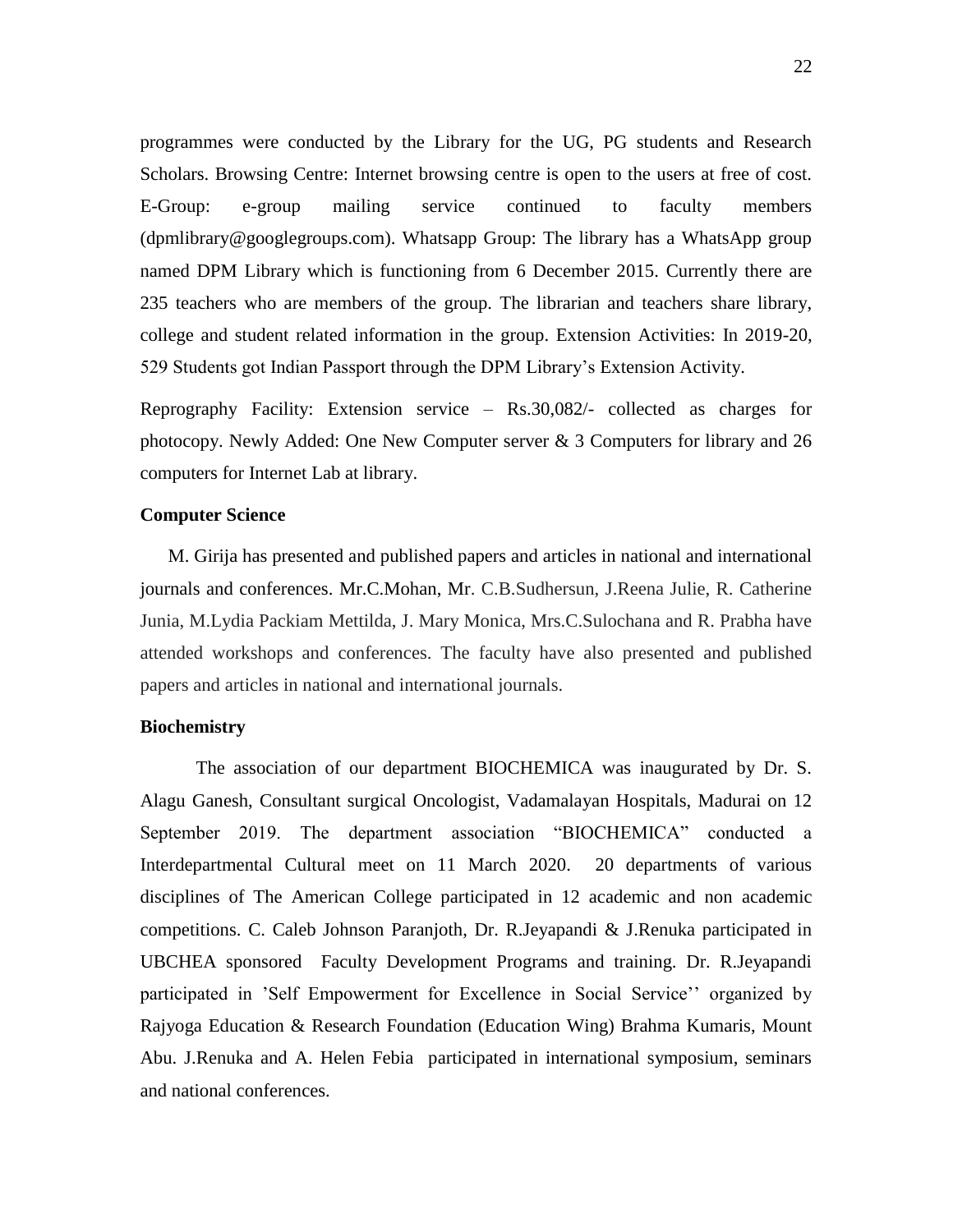# **BBA**

Faculties have published articles in a journal and two international conferences. Six of the faculty members participated in the faculty orientation program. A total of 9 guest lectures were conducted in the department for the betterment of the students, which includes soft skill training, knowledge about competitive exams, job opportunities in various fields etc. A team of students from the department won the overall championship in the state level inter collegiate culturals held at Lady Doak College, Madurai. Another team of students won the overall runnerTrophy in the inter collegiate competition held at Madonna College of Arts and Science, Madurai.The third year students attended an international workshop and a national seminar to get more knowledge from experts.

# **MBA**

Mr. M.Vignesh, Dr. Vijay Mallik Raj have presednted papers in national and international conferences and participated in FDPs. Ms. Josephine Alice Mary and Ms. Nancy Immanuel have attended workshops.

# **Microbiology & Immunology**

M. Andrew Pradeep, J. Immanuel Suresh, Sangeetha, D.Ramya and A.J.Thatheyus have published papers in International journals. 11 students have attended workshops/internships and training programmes

# **Food Science**

The Department has organized INAUGURATION OF THE SALUBRIOUS ASSOCIATION, Industrial Visit, Nutritional week celebration, Teacher's day, World food day, Christmas celebration, arranged a guest lecture for PG students on the topic, "Microbial fermentation kinetics", International virtual conference . Mrs. Poornima Jeyasekaran, Dr. J.Gracia and Dr.S.Priyadarshini have presented papers in International conferences. Dr. K. Nithya has published papers in journals.Mrs. Poornima Jeyasekaran and Dr.S.Priyadarshini have published papers in UGC Care Listed journals. 42 students have presented and participated in international conference. Mrs. Poornima Jeyasekaran, Mrs. G.P. Soumini, Dr.J.Gracia, Mrs.C.Nalini, and Dr.K.Nithya have participated in International conferences. Mrs. Poornima Jeyasekaran, Mrs. G.P. Soumini, Dr.J. Gracia,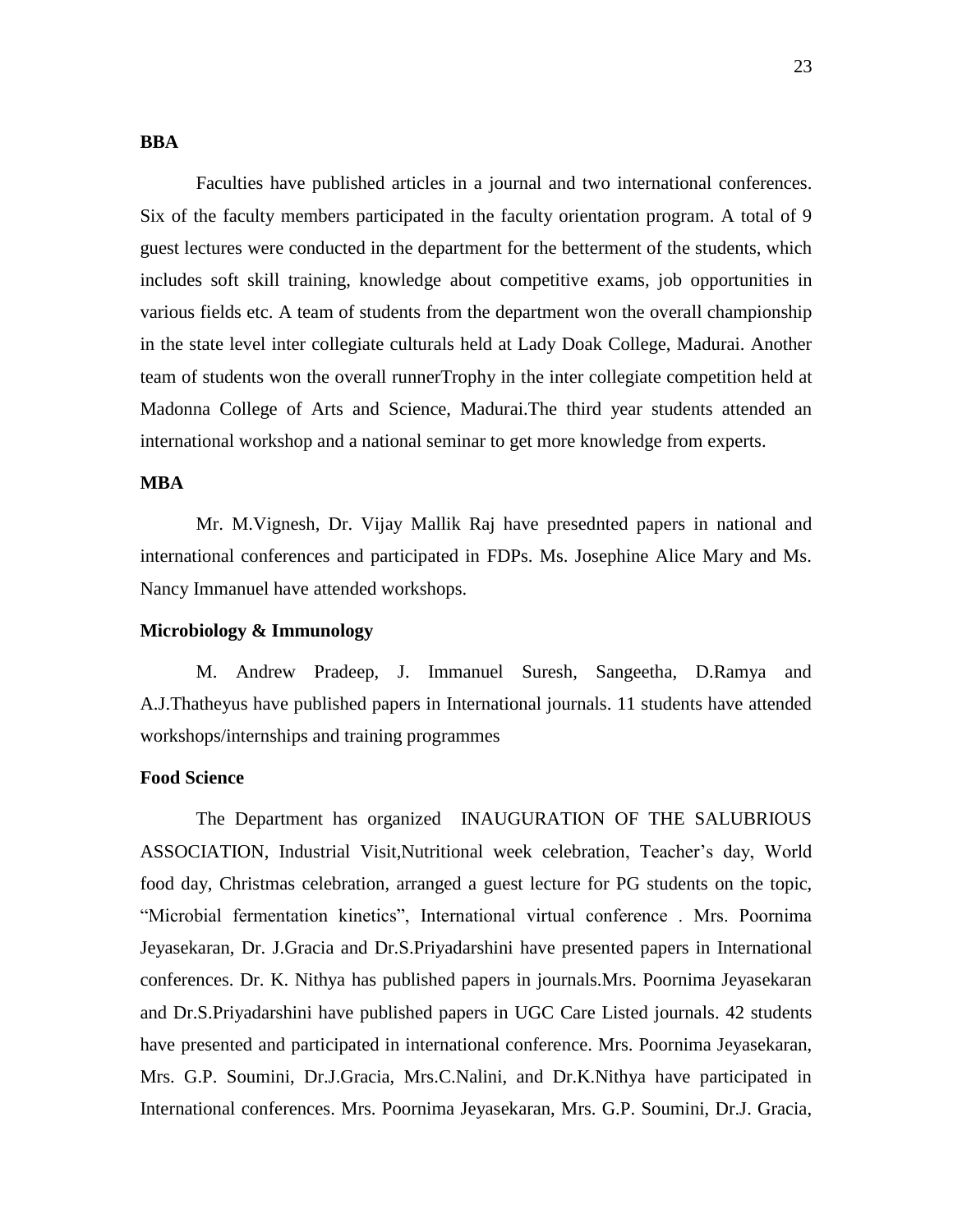Mrs.C.Nalini, Dr.K.Nithya, Ms.M.Neena, Ms. C.Angelin Monica.Mrs. Poornima Jeyasekaran has served as the subject expert in the BoS of Subbalakshmi Lakshmipathy College of Science (SLCS). Mrs. Poornima Jeyasekaran has given guest lectures and acted as resource persons for seminars and conferences

# **BCA**

Mr. M. Martin Porus, Dr. N. Ravia Shabnam Parveen, Mr. K. Britto Alex, Dr. A. John Sanjeev Kumar, Dr. A. John Sanjeev Kumar, Mrs. G. Pauline Pershyl, Ms. P. Luna Jebasri have presented papers in national and international conferences.

Dr. N. Ravia Shabnam Parveen, Dr. A. John Sanjeev Kumar, Dr. N. Ravia Shabnam Parveen have given guest lectures.

#### **Information Technology**

Dr. J. Frank Ruban Jebaraj, J. Christy Jeeva Ratna Devi, N. Gayathri, R.Ruth Belina and J.S John Gladson Prabhu have presents and published in internationalconferences. Dr.J. Frank Ruban Jebaraj, J. Christy Jeeva Ratna Devi, N. Gayathri, R. Ruth Belina, J.S John Gladson Prabhu have participated in FDPs. Dr.J. Frank Ruban Jebaraj, J. Christy Jeeva Ratna Devi, N. Gayathri, R. Ruth Belina, J.S John Gladson Prabhu have participated in national and international webinars.

# **MCA**

A Webinar on Latest Web Development Tools was conducted with Mr. Sathish Rajagopalan from Sydney Australia as resource person on 21 December 2018. A workshop on Application Development and Evaluation was conducted by Mr. Sathish Rajagopalan from Sydney, Mr. Gnanasambandam Freelancing Developer, and Mr. Ramesh. Dispatch Manager, CA Technologies, Hyderabad. 46 students participated.

T. Suganya published an article. 84 new books were bought. 3 students got placement.

# **MSW**

The department faculry members have published 12 papers in the national and international journals.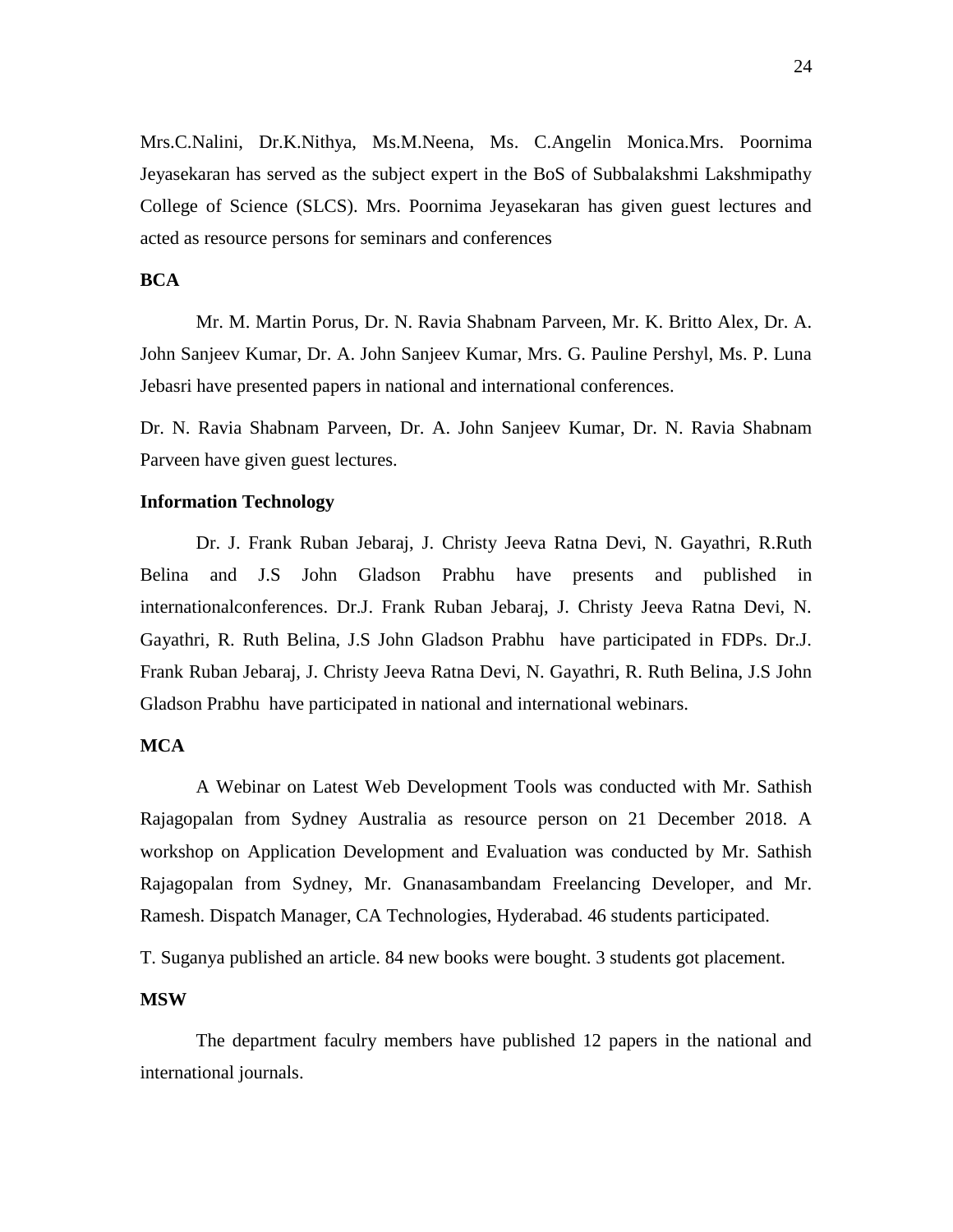#### **NCC Army**

The Cadets have celebrated Kargil Vijay Diwas. The Unit has organized a special event on International Yoga Day. Mega Swachhta Pakhwada was organized by the NCC army. The cadents actively took part in the independence day and republic day parades. NCC cadets were actively giving their support to the societyat times of the pandemic.

# **NCC Navy**

The Navy unit of NCC has arranged several Yoga Day camps, rallies and awareness camps. 11 students have won gold, silver and bronze medals from the government of India.

#### **NSS**

This year our college NSS has successfully organized Four blood donation camps Donated 1733 units of blood to the Blood Bank of Government Rajaji Hospital, Madurai. About 125 Units of blood were donated to the Blood Bank of Government Rajaji and other Private Hospitals, Madurai for emergency purposes. Conducted various awareness programmes for students. The volunyeers have involved in Cleaning activities (Vaigai River). NSS has Organied Rallies, Pledge and Campaigns. students have participated in camps and training programmes. Dr.M.A. Shahul Hameed and Prof. M. Meenakshi Sundarem have participated in camps and training programmes.

#### **Retirements**

The following members of the faculty and non-teaching staff members are retiring this year after a long-dedicated service to the college:

- 1. Dr. R. Anandaraj, Associate Professor in Economics
- 2. Dr. P. Glory Ponmozhi , Associate Professor in Tamil
- 3. Dr. J. Rajkumar, Associate Professor in English
- 4. Dr. T. K. Ganesan, Assocaite Professor in Chemistry
- 5. Dr. R. Albert Christpherdhas, Asoociate Professor in Economics